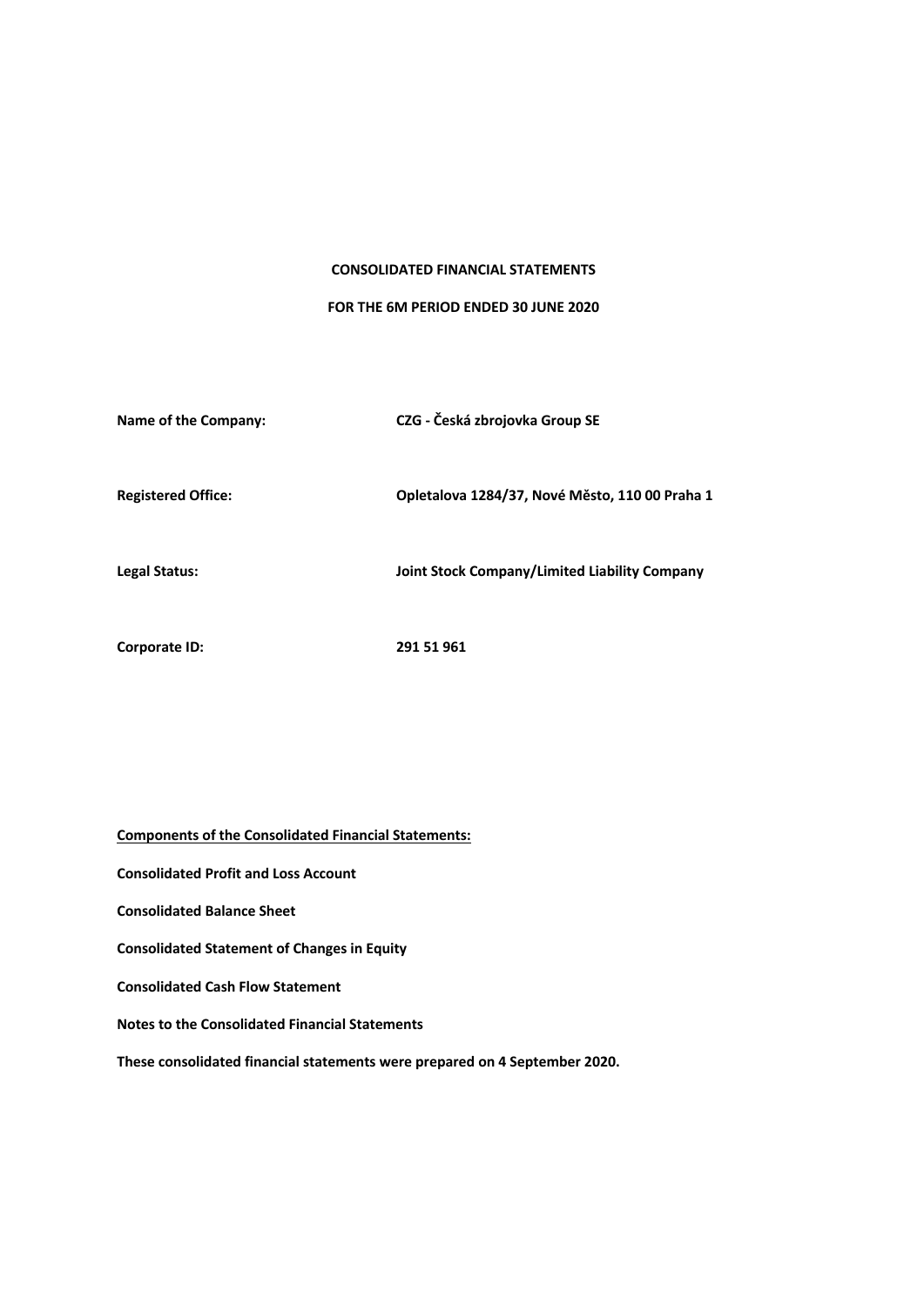# **CONDENSED CONSOLIDATED STATEMENT OF PROFIT OR LOSS AND OTHER COMPREHENSIVE INCOME FOR THE 6 MONTHS PERIOD ENDED 30 JUNE**

|                                                                                             |      | 30 June 2020    | 30 June 2019*   |
|---------------------------------------------------------------------------------------------|------|-----------------|-----------------|
| <b>Continued operations</b>                                                                 | Note | <b>CZK '000</b> | <b>CZK '000</b> |
| Revenues from the sale of own products, goods and services                                  | 8    | 3 3 6 3 3 9 9   | 2 9 63 2 41     |
| Other operating income                                                                      |      | 43 632          | 134 222         |
| Changes in inventories of finished goods and works in progress                              |      | $-215972$       | 13728           |
| Own work capitalised                                                                        |      | 62 018          | 52 429          |
| Raw materials and consumables used                                                          |      | $-1278833$      | $-1355149$      |
| <b>Services</b>                                                                             |      | -495 971        | -423 325        |
| Personnel costs                                                                             |      | $-615029$       | -533 141        |
| Depreciation and amortisation                                                               |      | $-193452$       | $-186$ 169      |
| Other operating expenses                                                                    | 9.1. | 5984            | $-39893$        |
| <b>Operating profit</b>                                                                     |      | 675 776         | 625 943         |
|                                                                                             |      |                 |                 |
| Interest income                                                                             |      | 10 600          | 11 210          |
| Interest expense                                                                            |      | $-68363$        | -41 961         |
| Other financial income                                                                      |      | 328733          | 150 861         |
| Other financial expenses                                                                    |      | -478 542        | $-116034$       |
| Share in the profit of associates                                                           |      | 5 3 6 8         | 181             |
| <b>Profit before tax</b>                                                                    |      | 473 572         | 630 200         |
|                                                                                             |      |                 |                 |
| Income tax                                                                                  | 9.2  | $-91609$        | -131 146        |
| Profit for the period from continued operations                                             |      | 381963          | 499 054         |
|                                                                                             |      |                 |                 |
| <b>Discontinued operations</b>                                                              |      |                 |                 |
| Post-tax profit from discontinued operations                                                |      | 0               | 14 915          |
| Post-tax profit for the period                                                              |      | 381 963         | 513 969         |
| Items that may be subsequently reclassified to the statement of profit or loss              |      |                 |                 |
|                                                                                             |      |                 |                 |
| Cash Flow Hedges - remeasure of effective portion of hedging instruments                    |      | -76 644         | 94 379          |
| Foreign currency translation of foreign operations                                          |      | 21825           | 7 415           |
| Other comprehensive income:                                                                 |      | -54 819         | 101 794         |
|                                                                                             |      |                 |                 |
| Comprehensive income for the period                                                         |      | 327 144         | 615 763         |
| Profit attributable to owner of the parent                                                  |      |                 |                 |
| Profit for the period from continued operations                                             |      | 381744          | 485 054         |
| Profit for the period from discontinued operations                                          |      | 0               | 14 9 15         |
| Profit for the period attributable to owner of the parent                                   |      | 381744          | 499 969         |
|                                                                                             |      |                 |                 |
| Profit attributable to non-controlling interests                                            |      |                 |                 |
| Profit for the period from continued operations                                             |      | 219             | 14 000          |
|                                                                                             |      |                 |                 |
| Total comprehensive income for the period attributable to:                                  |      |                 |                 |
| Shareholder of the parent company                                                           |      | 327 270         | 599 391         |
| Non-controlling interests                                                                   |      | $-126$          | 16 372          |
| Net earnings per share attributable to the owner of the parent company (CZK '000 per share) |      |                 |                 |
| Basic                                                                                       | 19   | 13              | 17              |
| Diluted                                                                                     | 19   | 13              | 17              |
| *All comparative amounts for the half-year ended 30 June 2019 have been                     |      |                 |                 |
| restated to reflect the reclassification of discontinued operations (see Note 7).           |      |                 |                 |
|                                                                                             |      |                 |                 |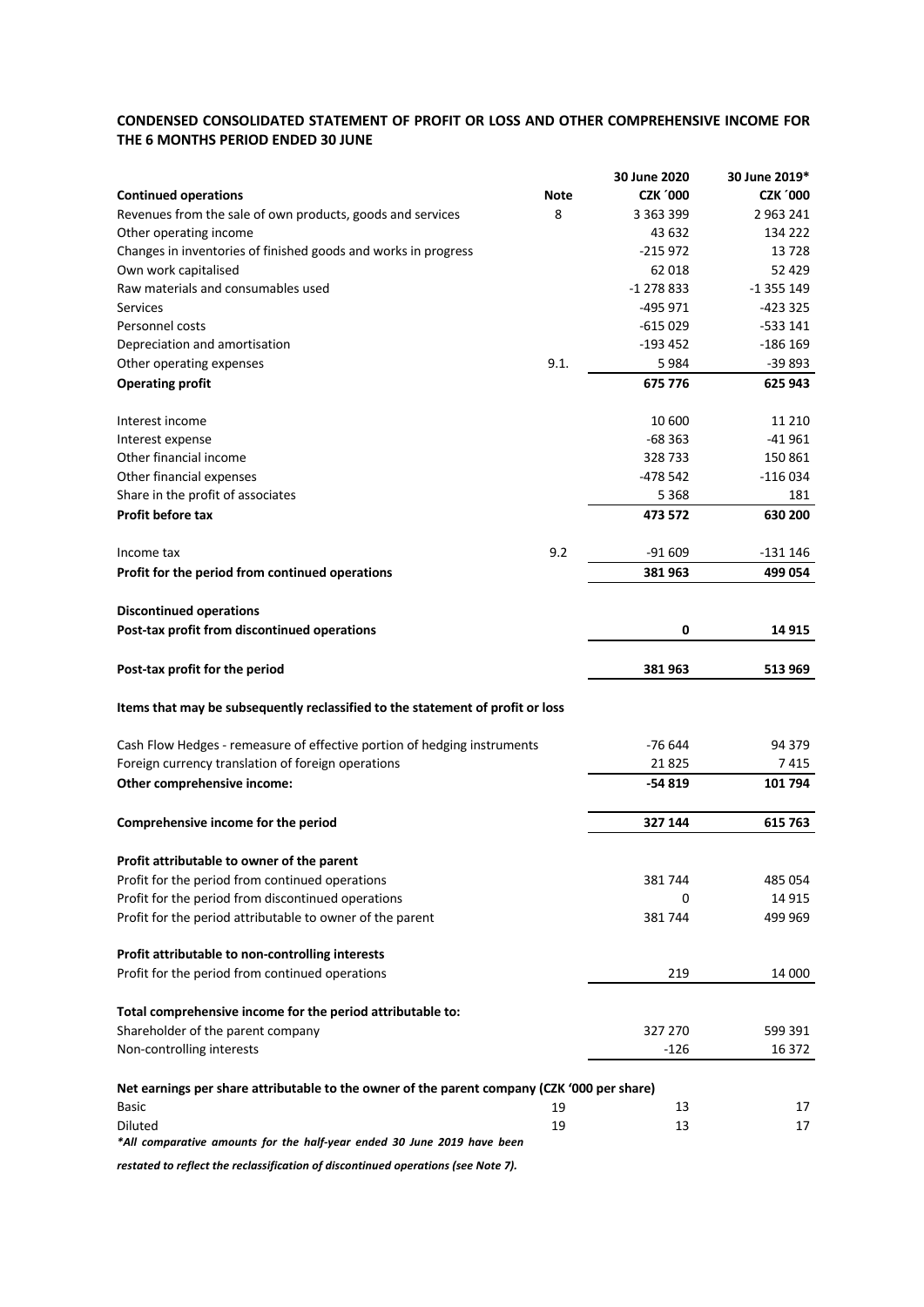| <b>CONDENSED CONSOLIDATED STATEMENT OF FINANCIAL POSITION AS OF 30 JUNE 2020</b> |                |                 |                 |  |
|----------------------------------------------------------------------------------|----------------|-----------------|-----------------|--|
|                                                                                  |                | 30 June 2020    | 31 Dec 2019     |  |
|                                                                                  | <b>Note</b>    | <b>CZK '000</b> | <b>CZK '000</b> |  |
| <b>ASSETS</b>                                                                    |                |                 |                 |  |
| <b>Non-current assets</b>                                                        |                |                 |                 |  |
| Property, plant and equipment                                                    | 11             | 2 0 2 1 5 7 2   | 1994748         |  |
| Intangible assets                                                                | 10             | 797 295         | 834 242         |  |
| Long-term receivables                                                            |                | 295 532         | 45 3 22         |  |
| Equity-accounted securities and investments                                      | 15             | 92 351          | 17 160          |  |
| Deferred tax asset                                                               |                | 0               | 1464            |  |
| Goodwill                                                                         |                | 280 686         | 280 686         |  |
| <b>Total non-current assets</b>                                                  |                | 3 487 436       | 3 173 622       |  |
| <b>Current assets</b>                                                            |                |                 |                 |  |
| Inventories                                                                      | 12             | 1655571         | 1747427         |  |
| Trade receivables                                                                |                | 892 436         | 915 799         |  |
| Current tax receivables                                                          |                | 46 939          | 7385            |  |
| Other receivables                                                                |                | 96 531          | 137080          |  |
| <b>Financial derivatives</b>                                                     | 16             | 225 739         | 236 486         |  |
| Cash and cash equivalents                                                        |                | 1 196 419       | 805 503         |  |
| Assets held for sale and for distribution to owners                              | 7              | 0               | 525 273         |  |
| <b>Total current assets</b>                                                      |                | 4 113 635       | 4 374 953       |  |
| <b>Total assets</b>                                                              |                | 7601071         | 7 548 575       |  |
|                                                                                  |                |                 |                 |  |
| <b>EQUITY AND PAYABLES</b>                                                       |                |                 |                 |  |
| <b>Capital and funds</b>                                                         |                |                 |                 |  |
| Share capital                                                                    |                | 2984            | 2984            |  |
| Capital funds                                                                    |                | 1 478 644       | 1 5 3 1 1 1 8   |  |
| Accumulated profits                                                              |                | 1744895         | 1921501         |  |
| Equity attributable to the shareholder of the Company                            |                | 3 226 523       | 3 457 603       |  |
| Equity attributable to the shareholder of the Company                            |                | 3 2 2 6 5 2 3   | 3 457 603       |  |
| Non-controlling interests                                                        |                | $-2431$         | 11 3 5 8        |  |
| <b>Total equity</b>                                                              |                | 3 224 092       | 3 468 961       |  |
| <b>Non-current liabilities</b>                                                   |                |                 |                 |  |
| Bank loans and borrowings                                                        |                | 2 2 5 2 9 9 5   | 2 2 5 2 6 8 8   |  |
| Lease payables                                                                   |                | 62 3 92         | 57313           |  |
| Deferred tax liability                                                           |                | 235 434         | 248 033         |  |
| Provisions                                                                       | 13             | 7060            | 25 053          |  |
| Other long-term payables                                                         |                | 88              | 905             |  |
| <b>Total Non-current liabilities</b>                                             |                | 2 557 969       | 2 583 992       |  |
|                                                                                  |                |                 |                 |  |
| <b>Current liabilities</b>                                                       |                |                 |                 |  |
| Trade payables                                                                   |                | 354 449         | 284 906         |  |
| Short-term bank loans and overdrafts                                             | 14             | 292 785         | 36958           |  |
| Lease payables                                                                   |                | 5581            | 6 1 7 3         |  |
| Provisions                                                                       | 13             | 66 792          | 45 837          |  |
| Current tax payables                                                             |                | 101 347         | 70 127          |  |
| Other payables                                                                   |                | 418 279         | 394 387         |  |
| <b>Financial derivatives</b>                                                     | 16             | 579 777         | 339 252         |  |
| Liabilities related to assets held for sale and for distribution to owners       | $\overline{7}$ | 0               | 317982          |  |
| <b>Total Current liabilities</b>                                                 |                | 1819010         | 1 495 622       |  |
| <b>Total liabilities</b>                                                         |                | 4 376 979       | 4 079 614       |  |
| <b>Total liabilities and equity</b>                                              |                | 7601071         | 7 548 575       |  |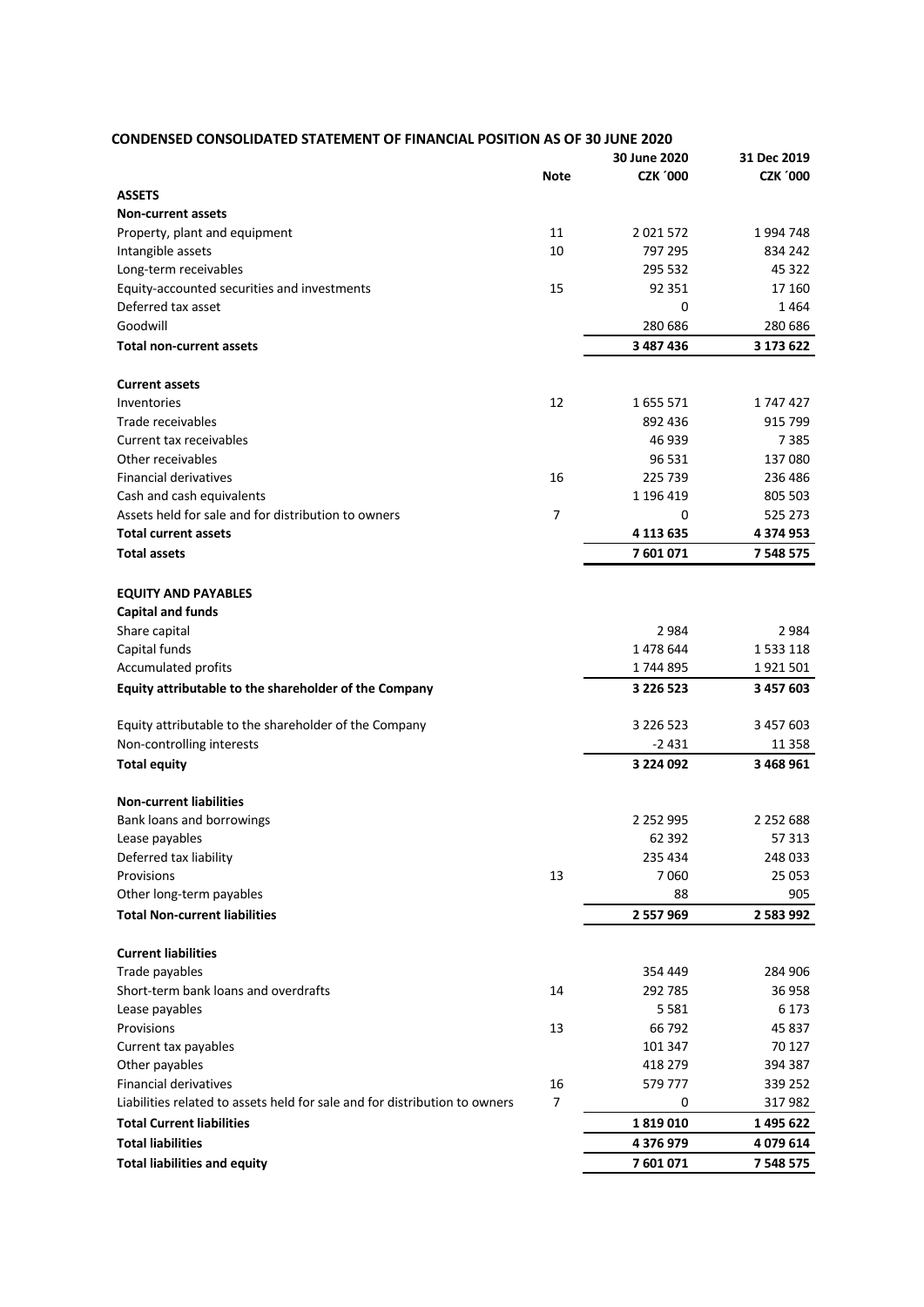# **CONDENSED CONSOLIDATED STATEMENT OF CHANGES IN EQUITY FOR THE 6 MONTHS PERIOD ENDED 30 JUNE**

|                                                           | Share capital | Capital funds and<br>funds from the<br>translation of<br>foreign currencies | <b>Accumulated</b><br>profits | <b>Equity attributable</b><br>to the shareholder<br>of the parent<br>company | Non-controlling<br>interests | <b>Equity</b> |
|-----------------------------------------------------------|---------------|-----------------------------------------------------------------------------|-------------------------------|------------------------------------------------------------------------------|------------------------------|---------------|
| <b>Balance at 31 December 2018</b>                        | 2984          | 1 3 9 3 5 5 4                                                               | 1884709                       | 3 281 247                                                                    | 28 1 28                      | 3 309 375     |
| Profit for the period from continued operations           | 0             | 0                                                                           | 485 054                       | 485 054                                                                      | 14 000                       | 499 054       |
| Profit for the period from discontinued operations        | 0             | $\Omega$                                                                    | 14 915                        | 14 9 15                                                                      | 0                            | 14 9 15       |
| Other comprehensive income                                | 0             | 99 4 22                                                                     | 0                             | 99 422                                                                       | 2 3 7 2                      | 101 794       |
| Total comprehensive income for the period                 | 0             | 99 4 22                                                                     | 499 969                       | 599 391                                                                      | 16372                        | 615 763       |
| <b>Dividends</b>                                          | 0             | 0                                                                           | $-560000$                     | $-560000$                                                                    | 0                            | $-560000$     |
| Transactions under common control                         | 0             | 0                                                                           | $-145363$                     | $-145363$                                                                    | 0                            | $-145363$     |
| Change in non-controlling interests and treasury holdings | 0             | 0                                                                           | 20 27 2                       | 20 27 2                                                                      | $-11608$                     | 8664          |
| Balance at 30 June 2019                                   | 2984          | 1492976                                                                     | 1699587                       | 3 195 547                                                                    | 32 892                       | 3 2 2 8 4 3 9 |
| <b>Balance at 31 December 2019</b>                        | 2984          | 1533118                                                                     | 1921501                       | 3 457 603                                                                    | 11 3 58                      | 3 468 961     |
| Profit for the period from continued operations           | 0             | 0                                                                           | 381744                        | 381744                                                                       | 219                          | 381963        |
| Profit for the period from discontinued operations        | 0             | $\Omega$                                                                    | 0                             | $\Omega$                                                                     | 0                            | 0             |
| Other comprehensive income                                | 0             | $-54474$                                                                    | ŋ                             | $-54474$                                                                     | $-345$                       | $-54819$      |
| Total comprehensive income for the period                 | 0             | $-54474$                                                                    | 381 744                       | 327 270                                                                      | $-126$                       | 327 144       |
| <b>Dividends</b>                                          | 0             | 0                                                                           | $-328218$                     | $-328218$                                                                    | $-4049$                      | $-332267$     |
| Distribution to owners (note 7)                           | 0             | $\Omega$                                                                    | $-207291$                     | $-207291$                                                                    | 0                            | $-207291$     |
| Change in non-controlling interests and treasury holdings | 0             | 0                                                                           | $-22841$                      | $-22841$                                                                     | $-9614$                      | $-32455$      |
| Balance at 30 June 2020                                   | 2984          | 1478644                                                                     | 1744895                       | 3 2 2 6 5 2 3                                                                | $-2431$                      | 3 2 2 4 0 9 2 |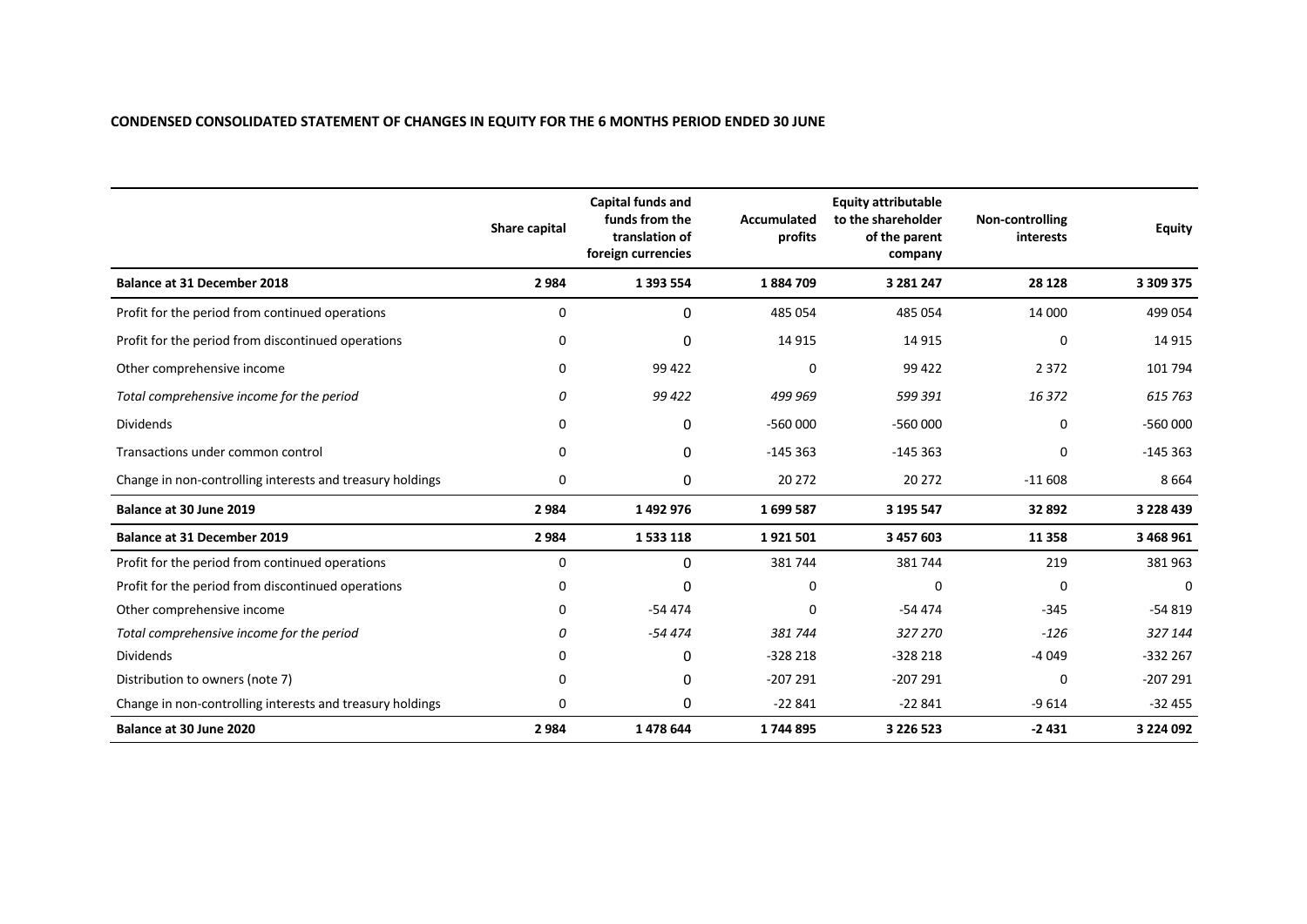# **CONDENSED CONSOLIDATED CASH FLOW STATEMENT FOR THE 6 MONTHS PERIOD ENDED 30 JUNE**

|                                                                                                                                                                           | <b>Note</b> | 30 June 2020    | 30 June 2019    |
|---------------------------------------------------------------------------------------------------------------------------------------------------------------------------|-------------|-----------------|-----------------|
|                                                                                                                                                                           |             | <b>CZK '000</b> | <b>CZK '000</b> |
| Cash flows from principal economic activity (operating activity)                                                                                                          |             |                 |                 |
| Profit from ordinary activity before tax                                                                                                                                  |             | 468 206         | 647 185         |
| Depreciation/amortisation of non-current assets                                                                                                                           |             | 193 452         | 207 989         |
| Change in allowances and provisions                                                                                                                                       | 13          | $-26382$        | $-28522$        |
| Loss from the sale of non-current assets                                                                                                                                  |             | $-371$          | $-221$          |
| Interest expense and interest income                                                                                                                                      |             | 57 763          | 33 070          |
| Adjustments for other non-cash operations (write off on assets and<br>inventories, unrealised foreign exchange gains/losses, remeasurement of<br>derivative transactions) |             | 93 512          | $-28716$        |
| Net cash flow from operating activities before changes in working capital                                                                                                 |             | 786 180         | 830785          |
| Change in working capital                                                                                                                                                 |             | 109 626         | 236 563         |
| Change in receivables and deferred expenses/accrued income                                                                                                                |             | $-222247$       | -88 173         |
| Change in payables and accrued expenses/ deferred income                                                                                                                  |             | $-1111152$      | 437 468         |
| Change in inventories                                                                                                                                                     | 12          | 243 025         | -112 732        |
| Cash generated by operations                                                                                                                                              |             | 895 806         | 1067348         |
| Interest paid                                                                                                                                                             |             | $-44541$        | -36 122         |
| Interest received                                                                                                                                                         |             | 4877            | 11 372          |
| Income tax paid for ordinary activity                                                                                                                                     | 9.2         | $-54306$        | $-96936$        |
| Net cash flow from operating activities                                                                                                                                   |             | 801836          | 945 662         |
| Cash flows from investing activities                                                                                                                                      |             |                 |                 |
| Acquisition of non-current assets                                                                                                                                         | 11, 12      | $-121412$       | -159 251        |
| Income from the sale of non-current assets                                                                                                                                |             | 458             | 221             |
| Income from the sale of subsidiaries                                                                                                                                      |             |                 | $-1114$         |
| Acquisition of investment in an associate                                                                                                                                 | 15          | $-69823$        |                 |
| Net cash flow from investing activities                                                                                                                                   |             | -190 777        | $-160$ 144      |
| <b>Cash flows from financing activities</b>                                                                                                                               |             |                 |                 |
| Proceeds from issued bonds                                                                                                                                                |             |                 |                 |
| Repayments of loans and borrowings                                                                                                                                        | 14          | $-28966$        | $-216500$       |
| Proceeds from loans and borrowings                                                                                                                                        | 14          | 34 739          | 23 050          |
| Dividends paid to shareholders                                                                                                                                            | 17          | $-328218$       | -560 000        |
| Dividends paid to non-controlling interests                                                                                                                               |             | $-4049$         |                 |
| Net cash flow from financing activities                                                                                                                                   |             | -326 494        | -753 450        |
| Net change in cash and cash equivalents                                                                                                                                   |             | 316 104         | 29 295          |
| Opening balance of cash and cash equivalents                                                                                                                              |             | 880 315         | 1 345 628       |
| Effects of exchange rate changes on cash and cash equivalents                                                                                                             |             | 31 539          | -2 773          |
| Closing balance of cash and cash equivalents                                                                                                                              |             | 1 196 419       | 1374923         |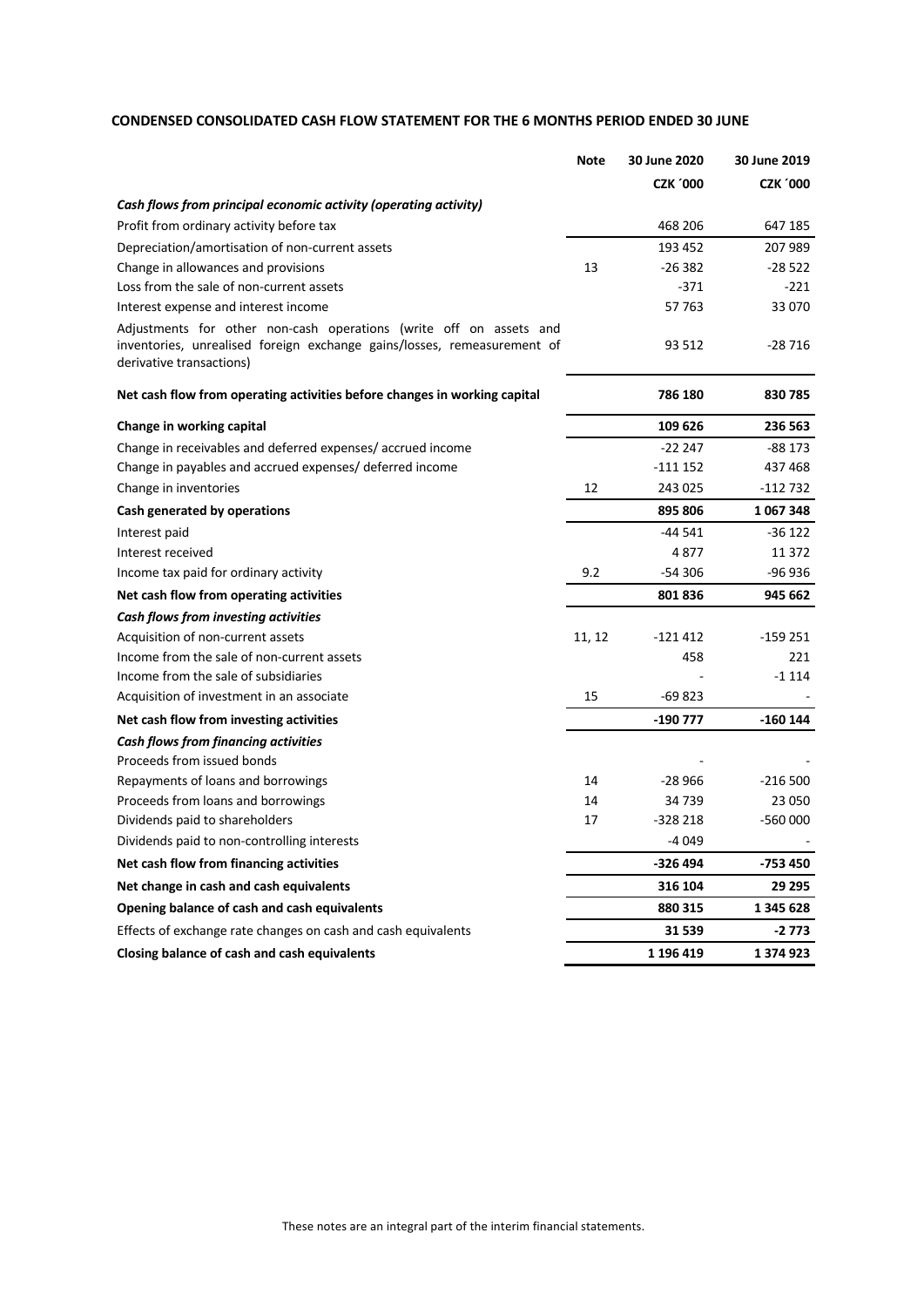

**CZG - Česká zbrojovka Group SE**

**Condensed Consolidated Interim Financial Statements for the 6 Months Period Ended 30 June 2020 prepared under International Financial Reporting Standards as Adopted by the European Union**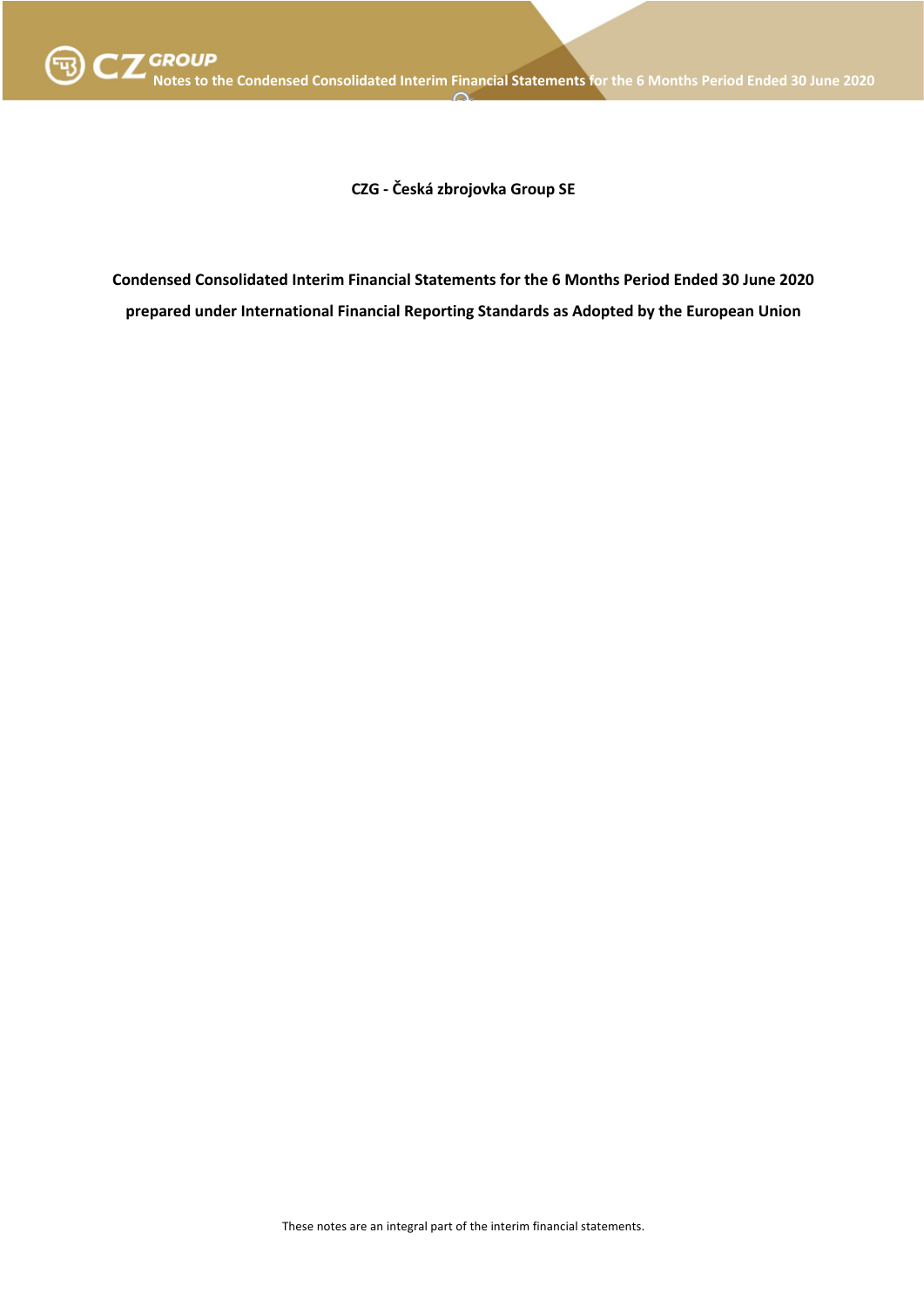# **Table of Contents**

| 1.  |                                                                                       |  |
|-----|---------------------------------------------------------------------------------------|--|
| 2.  |                                                                                       |  |
| 3.  |                                                                                       |  |
| 4.  |                                                                                       |  |
| 5.  |                                                                                       |  |
| 6.  |                                                                                       |  |
| 7.  | ASSETS AND LIABILITIES HELD FOR DISTRIBUTION TO OWNERS AND DISCONTINUED OPERATIONS 12 |  |
| 8.  |                                                                                       |  |
| 9.  |                                                                                       |  |
| 10. |                                                                                       |  |
| 11. |                                                                                       |  |
| 12. |                                                                                       |  |
| 13. |                                                                                       |  |
| 14. |                                                                                       |  |
| 15. |                                                                                       |  |
| 16. |                                                                                       |  |
| 17. |                                                                                       |  |
| 18. |                                                                                       |  |
| 19. |                                                                                       |  |
| 20. |                                                                                       |  |
| 21. |                                                                                       |  |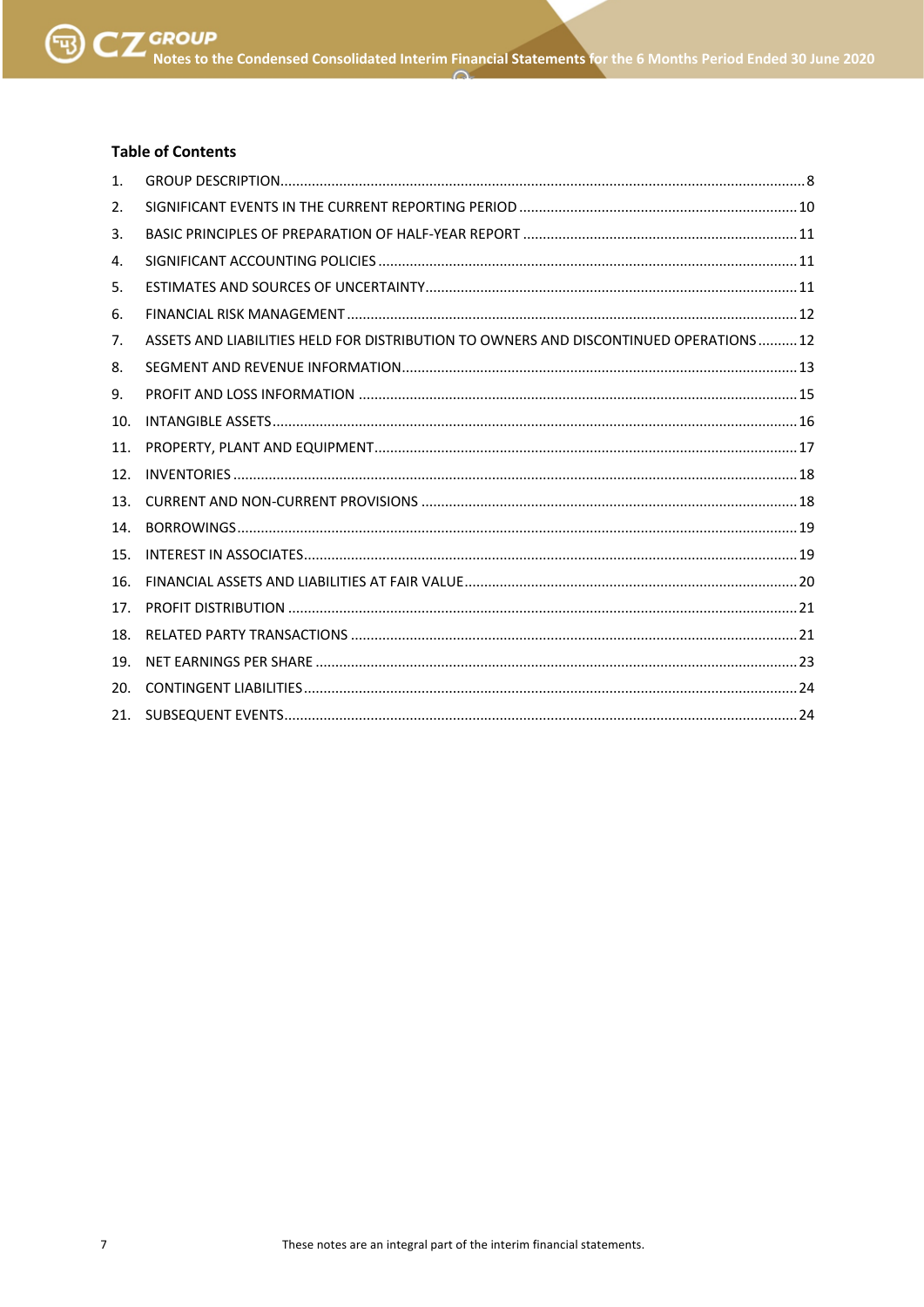# **1. GROUP DESCRIPTION**

CZG - Česká zbrojovka Group SE, (hereinafter the "Consolidating Entity" or the "Company" or the "Parent Company") is a European company recorded in the Register of Companies held by the Municipal Court in Prague on 10 January 2013, having its registered office at Opletalova 1284/37, Nové Město, 110 00 Prague 1, Czech Republic, corporate ID No. 291 51 961.

CZG - Česká zbrojovka Group SE is a leading European producer of firearms and tactical accessories for military and law enforcement, personal defence, hunting, sport shooting and other civilian uses. Its products are marketed and sold under the Česká zbrojovka, CZ-USA, Dan Wesson, Zbrojovka Brno and 4M SYSTEMS brands.

The following table shows individuals and legal entities with an equity interest greater than 10 percent:

| Shareholder                 |              | Ownership percentage as of |  |  |
|-----------------------------|--------------|----------------------------|--|--|
|                             | 30 June 2020 | 31 Dec 2019                |  |  |
| Česká zbrojovka Partners SE | 100 %        | 100 %                      |  |  |

The majority owner of the Consolidating Entity is Česká zbrojovka Partners, SE, based at Opletalova 1284/37, Nové Město, Prague 1.

The Consolidating Entity and consolidated entities are part of a larger consolidation group of the parent company European Holding Company, SE, based at Opletalova 1284/37, Nové Město, Prague.

Members of the statutory bodies as of 30 June 2020:

| <b>Board of Directors</b> |                          |  |  |
|---------------------------|--------------------------|--|--|
| Chairman:                 | Lubomír Kovařík          |  |  |
| Vice-chairman:            | Jan Drahota              |  |  |
| Vice-chairman:            | Alice Poluchová          |  |  |
| Member:                   | Ladislav Britaňák        |  |  |
| Member:                   | Andrej Chrzanowski       |  |  |
| Member:                   | David Aguilar            |  |  |
| Member:                   | Jana Růžičková           |  |  |
|                           | <b>Supervisory Board</b> |  |  |
| Chairman:                 | René Holeček             |  |  |
| Member:                   | Věslava Piegzová         |  |  |
| Member:                   | Vladimír Dlouhý          |  |  |

The consolidation group (hereinafter the "Group") comprises the Group and its subsidiaries.

Information in these condensed consolidated financial statements is presented in thousands of Czech crowns (CZK '000) if not stated otherwise.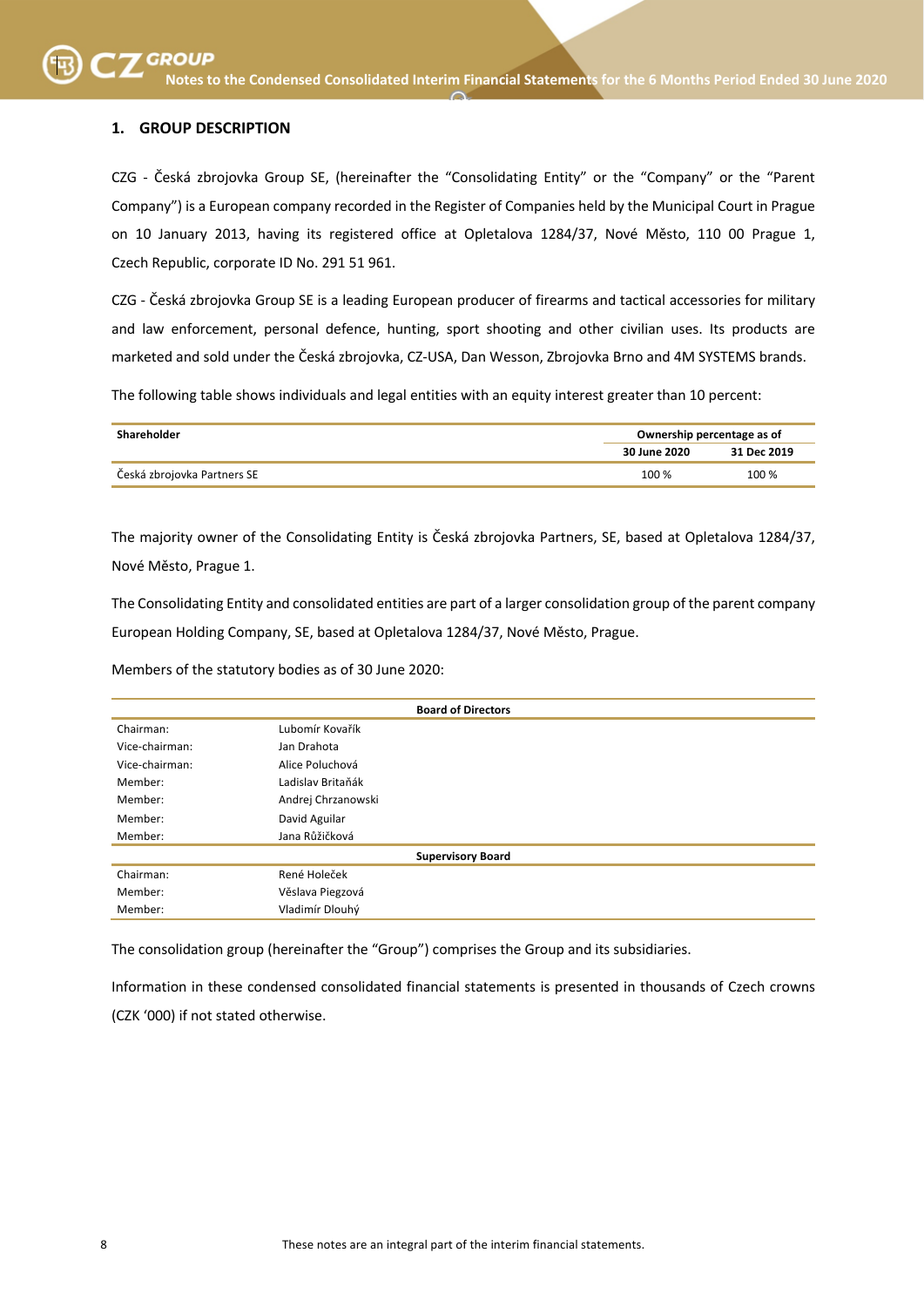

# As of 30 June 2020, the Group was composed of the following entities:

| <b>Entity</b>                                                                          | <b>Principal activity</b>                                   | Place of foundation and Consolidation<br>business operation | method |                 | Share of the Group in Equity |                 |
|----------------------------------------------------------------------------------------|-------------------------------------------------------------|-------------------------------------------------------------|--------|-----------------|------------------------------|-----------------|
|                                                                                        |                                                             |                                                             |        | 30 June<br>2020 | 31 Dec<br>2019               | 30 June<br>2019 |
| CZG - Česká<br>zbrojovka Group SE                                                      | Holding company                                             | Prague, Czech Republic                                      | full   | 100%            | 100%                         | 100%            |
| <b>CZ USA HOLDINGS</b><br>Inc.                                                         | Holding company                                             | Kansas City, USA                                            | full   | 100%            | 100%                         | 100%            |
| CZ-USA                                                                                 | Purchase and sales of firearms and<br>ammunition            | Kansas City, USA                                            | full   | 100%            | 100%                         | 100%            |
| CZ-MFG                                                                                 | Production                                                  | Little Rock, USA                                            | full   | 100%            | 100%                         |                 |
| EHC 4 M, SE                                                                            | Lease of real estate                                        | Prague, Czech Republic                                      | full   | 100%            | 100%                         | 100%            |
| 4M SYSTEMS a.s.                                                                        | Trade with military material                                | Prague, Czech Republic                                      | full   | 54%             | 54%                          | 54%             |
| Česká zbrojovka<br>a.s.                                                                | Production, purchase and sale of<br>firearms and ammunition | Uherský Brod,<br>Czech Republic                             | full   | 99%             | 99%                          | 98%             |
| Česká zbrojovka<br>CZ-AUTO a.s.                                                        | Lease of real estate                                        | Uherský Brod,<br>Czech Republic                             | full   |                 | 99%                          | 98%             |
| CZ - Slovensko s. r.<br>ο.                                                             | Production, purchase and sale of<br>firearms and ammunition | Bratislava, Slovakia                                        | full   | 99%             | 99%                          | 98%             |
| ZBROJOVKA BRNO,<br>S.r.o.                                                              | Purchase and sale of firearms and<br>ammunition             | Brno, Czech Republic                                        | full   | 99%             | 99%                          | 98%             |
| <b>CZ BRASIL LTDA</b>                                                                  | Purchase and sale of firearms and<br>ammunition             | Brazil                                                      | equity | 49%             | 49%                          | 48%             |
| Latin America<br>Holding, a.s.                                                         | Lease of real estate                                        | Uherský Brod,<br>Czech Republic                             | full   | 99%             | 99%                          | 98%             |
| CARDAM s.r.o.                                                                          | Development of firearms                                     | Dolní Břežany,<br>Czech Republic                            | equity | 33%             | 33%                          | 32%             |
| CZG VIB s.r.o.                                                                         | Lease of real estate                                        | Prague, Czech Republic                                      | full   | 100%            | 100%                         | 100%            |
| VIBROM s.r.o.                                                                          | Production                                                  | Třebechovice pod<br>Orebem, Czech Republic                  | equity | 25%             | 25%                          | 25%             |
| CZG- Česká<br>zbrojovka Group<br>International s.r.o.<br>(renamed CZG<br>Tisem s.r.o.) | Lease of real estate                                        | Prague, Czech Republic                                      | full   | 100%            | 100%                         | 100%            |
| CZ-AUTO<br>SYSTEMS a.s.                                                                | Production, purchase and sale of<br>firearms and ammunition | Uherský Brod,<br>Czech Republic                             | full   |                 | 100%                         |                 |
| CZ Export<br>Praha, s.r.o.                                                             | Purchase and sale of firearms and<br>ammunition             | Uherský Brod,<br>Czech Republic                             | full   | 100%            | 100%                         |                 |
| EG-CZ Academy                                                                          | Academy                                                     | Quimper, France                                             | equity | 20%             | 20%                          |                 |
| Spuhr i Dalby AB                                                                       | Production of scope mounts                                  | Löddeköpinge, Sweden                                        | equity | 25%             |                              |                 |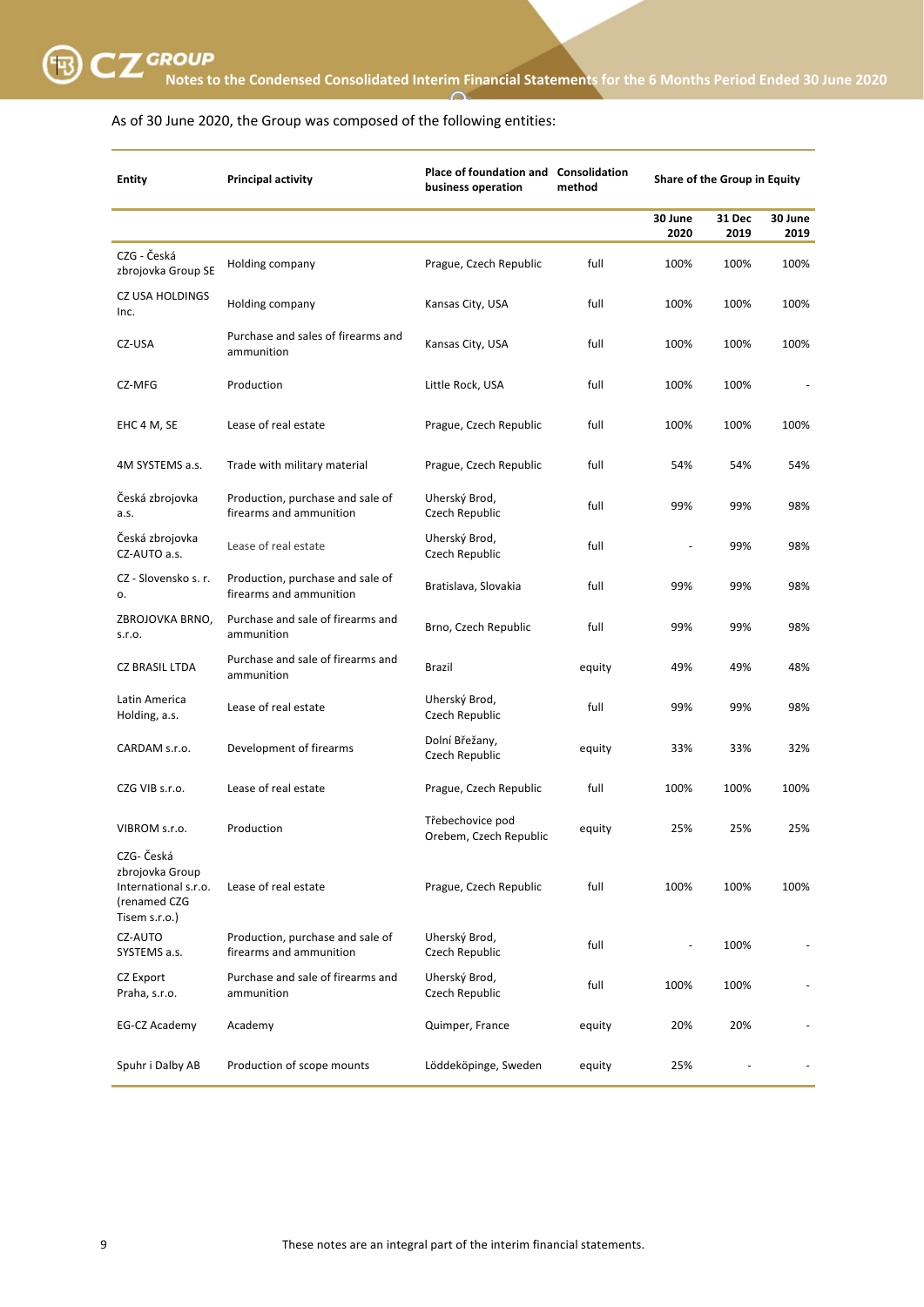#### **2. SIGNIFICANT EVENTS IN THE CURRENT REPORTING PERIOD**

The financial position and financial performance of the Group were affected by the following events and transactions on a one-off basis:

- o On 2 January 2020, the production of components for automotive and aviation industry was spun off outside of the Group, a description of impacts on the Group is provided in Note 7 to the Consolidated financial statements for the year ended 31 December 2019.
- o As of 31 December 2019, the Group had reported receivables past their due dates of CZK 579,986 thousand from HM Arzenal. The receivables were fully collected by 30 June 2020.
- $\circ$  Since March 2020, the global economy was affected by the COVID 19 pandemic. The rapid spread of COVID-19 has resulted in authorities implementing numerous measures to try to contain COVID-19 and these measures have adversely impacted and may further impact the majority of economic sectors including portions or all of the Group's workforce and operations, the operations of its customers, and those of its respective vendors and suppliers. To date, the COVID-19 pandemic has caused significant financial market volatility and uncertainty and international supply changes, which have already significantly depressed global business activities and could restrict access to capital and result in a long-term economic slowdown or recession that could negatively affect the Group's operating results. The Group's sales have increased in certain markets during the first six months of 2020 and since the COVID-19 outbreak and the start of civil unrest in May 2020, demand in the USA has increased significantly in comparison with previous years, however, the Group is unable to assess whether or for how long the increased or stable demand in those markets will last and believes this may be a temporary effect. In addition, due to the near halt of passenger air flights from and/or to key markets of the Group, the Group has had to switch from using the excess cargo capacity of passenger air flights to more costly specialized cargo plane flights. Consequently, the cost of transportation of the Group's products has increased substantially.

The Group operates its principal production facility in Uherský Brod, Czech Republic. This facility is critical to the Group's operations. In 2019, the Group produced more than 85% of its products (firearms) at this facility. The Group does not have any other significant production capacity which could substitute this facility. The Group has managed to operate efficiently and safely even during the government lockdown restrictions, but if significant portions of the Group's workforce based in Uherský Brod were unable to work effectively as a result of the COVID-19 pandemic, including because of illness, quarantines, facility closures, ineffective remote work arrangements or technology failures or limitations, the Group's operations would be materially adversely impacted.

Despite the Group has experienced interruptions to its supply chain, it did not cause significant disruptions to production as the Group has pre-emptivelly stocked higher level of inventories of parts, but if these or other interruptions are long-lasting or spread to a wider supplier base, this could cause shortages in certain materials, parts and labour supplies.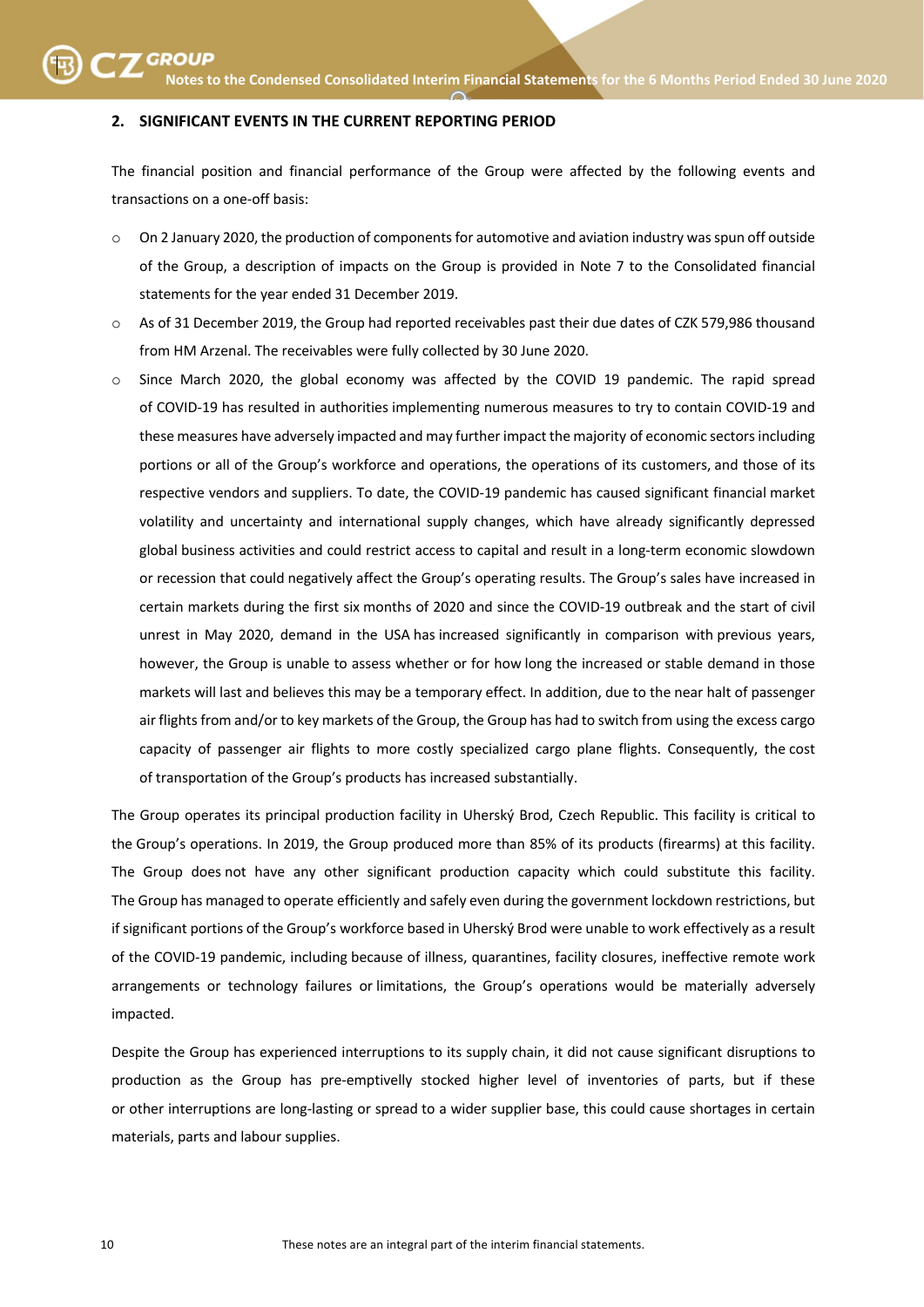SKUPINA SKUPINA **Notes to the Condensed Consolidated Interim Financial Statements for the 6 Months Period Ended 30 June <sup>2020</sup>**

The COVID-19 crisis also heavily influenced foreign exchange markets developments and as a result CZK has depreciated against both EUR and USD which impacted mark-to-market value of the Group's hedging instruments and thus negatively impacted the Group's P/L and Group's Equity level.

The Company cannot predict the degree to, or the time period over which, the Group's sales and operations will be impacted by the COVID-19 pandemic, and the effects could be material. It is likely that the COVID-19 pandemic will cause an economic slowdown, and it is possible that it could cause a global recession.

- o A dividend payable to the owner in the amount of CZK 328,218 thousand was approved and paid during the current reporting period.
- o In May 2020, the Group acquired a 25 % share in the Swedish company Spuhr i Dalby AB. Further details about the transaction are provided in Note 15.
- o With effect from 1 June 2020, the shares of CZG Česká zbrojovka Group SE have been admitted to trading on the Prime Market of the Prague Stock Exchange in the form of a so-called technical listing without a prior public offering of the shares.

# **3. BASIC PRINCIPLES OF PREPARATION OF HALF-YEAR REPORT**

These condensed interim consolidated financial statements for the half-year ended 30 June 2020 have been prepared in line with IAS 34 Interim Financial Reporting.

The condensed interim consolidated financial statements do not include all the notes normally included in the annual financial statements. Accordingly, the condensed interim consolidated financial statements have to be read together with the consolidated financial statements for the year ended 31 December 2019, which were prepared in accordance with the International Financial Reporting Standards as adopted by the European Union ("IFRS").

### **4. SIGNIFICANT ACCOUNTING POLICIES**

The accounting policies adopted are consistent with those of the most recent annual financial statements. A number of new or amended standards became applicable for the current reporting period. The Group did not have to change its accounting policies or make retrospective adjustments as a result of adopting these standards.

# **5. ESTIMATES AND SOURCES OF UNCERTAINTY**

During the preparation of the condensed interim consolidated financial statements, the Group's management makes judgements, estimates and assumptions that affect the application of accounting policies and the reported amounts of assets and liabilities, revenue and expenses. The actual results may differ from these estimates. Further to this, The Group's future business may be adversely impacted by factors out of the Group's control. In the preparation of these condensed interim consolidated financial statements, the significant judgements made by the management and the key sources of uncertainty in making estimates were the same as those used in the consolidated financial statements for the year ended 31 December 2019.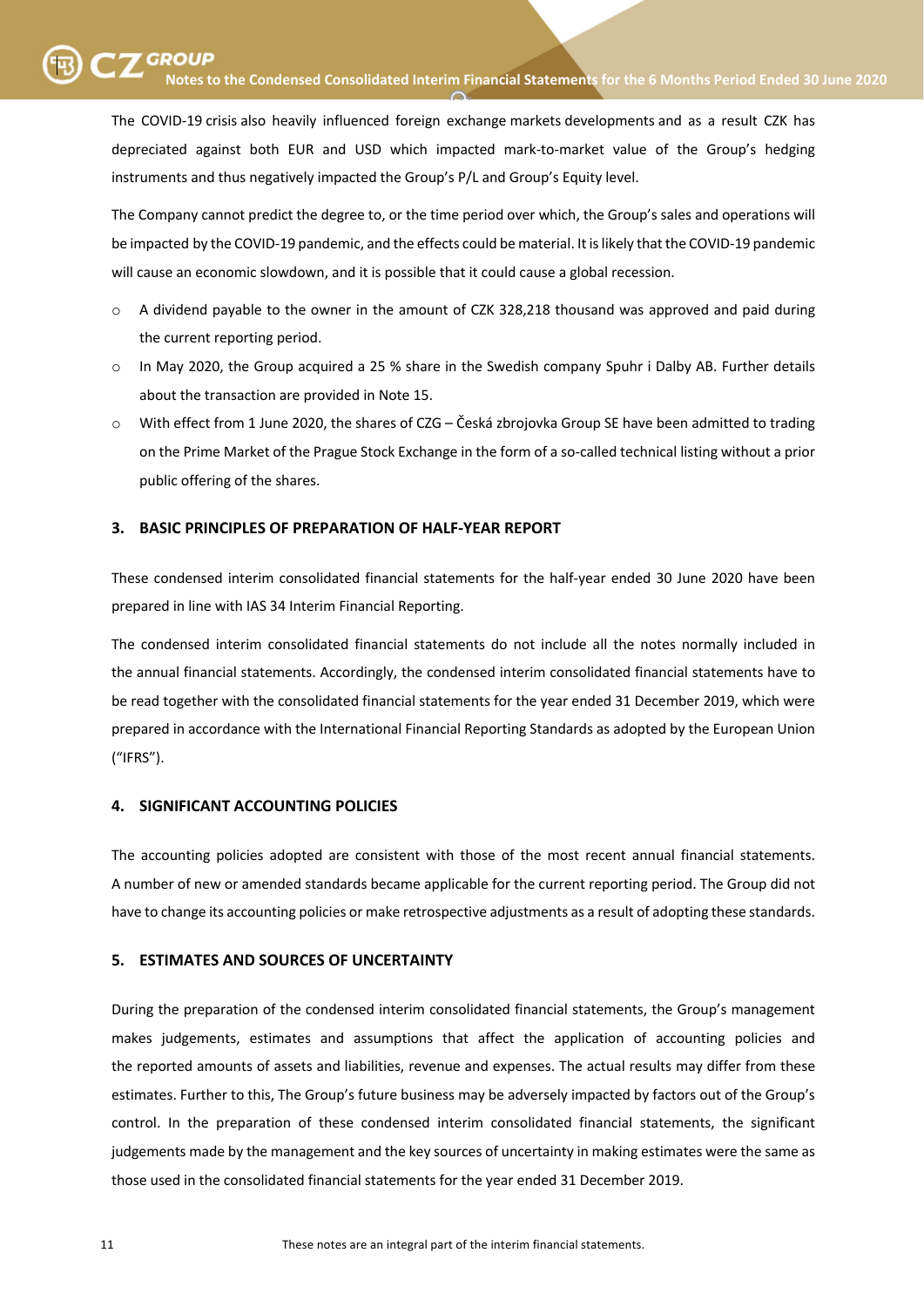# **6. FINANCIAL RISK MANAGEMENT**

The Group's activities give rise to many financial risks: market risk, credit risk and liquidity risk. The condensed interim consolidated financial statements do not include all the financial information on risk management and other information required in annual consolidated financial statements and they should be assessed together with the annual consolidated financial statements of the Group as of 31 December 2019. No changes in the rules and policies of managing these risks have been made since the end of 2019.

The Group uses financial derivatives to manage financial risks. The method of measurement of financial derivatives and information on the fair value of financial assets and liabilities as of 30 June 2020 and 31 December 2019 are disclosed in Note 16 Financial Assets and Liabilities at Fair Value.

# **7. ASSETS AND LIABILITIES HELD FOR DISTRIBUTION TO OWNERS AND DISCONTINUED OPERATIONS**

In 2019, the Group owner decided to spin-off the production of automotive and aviation components outside the Group. As of 31 December 2019, the spin-off assets and liabilities were reported as assets and liabilities held for distribution to owners and discontinued operations under IFRS 5. The spin-off assets and liabilities were reported at their carrying value. The spin-off activity was classified as discontinued operation as it represented a significant segment for the Group, which is transferred outside of the Group with no consideration received. The spin-off was completed in January 2020.

The carrying amount of assets held for distribution to owners as of 31 December 2019 was CZK 525,273 thousand, the carrying value of the liabilities relating to these assets amounts to CZK 317,982 thousand. Completion of the transaction led to a decrease in equity in amount of CZK 207,291 thousand in the half-year to 30 June 2020 (see also Condensed consolidated statement of changes in equity).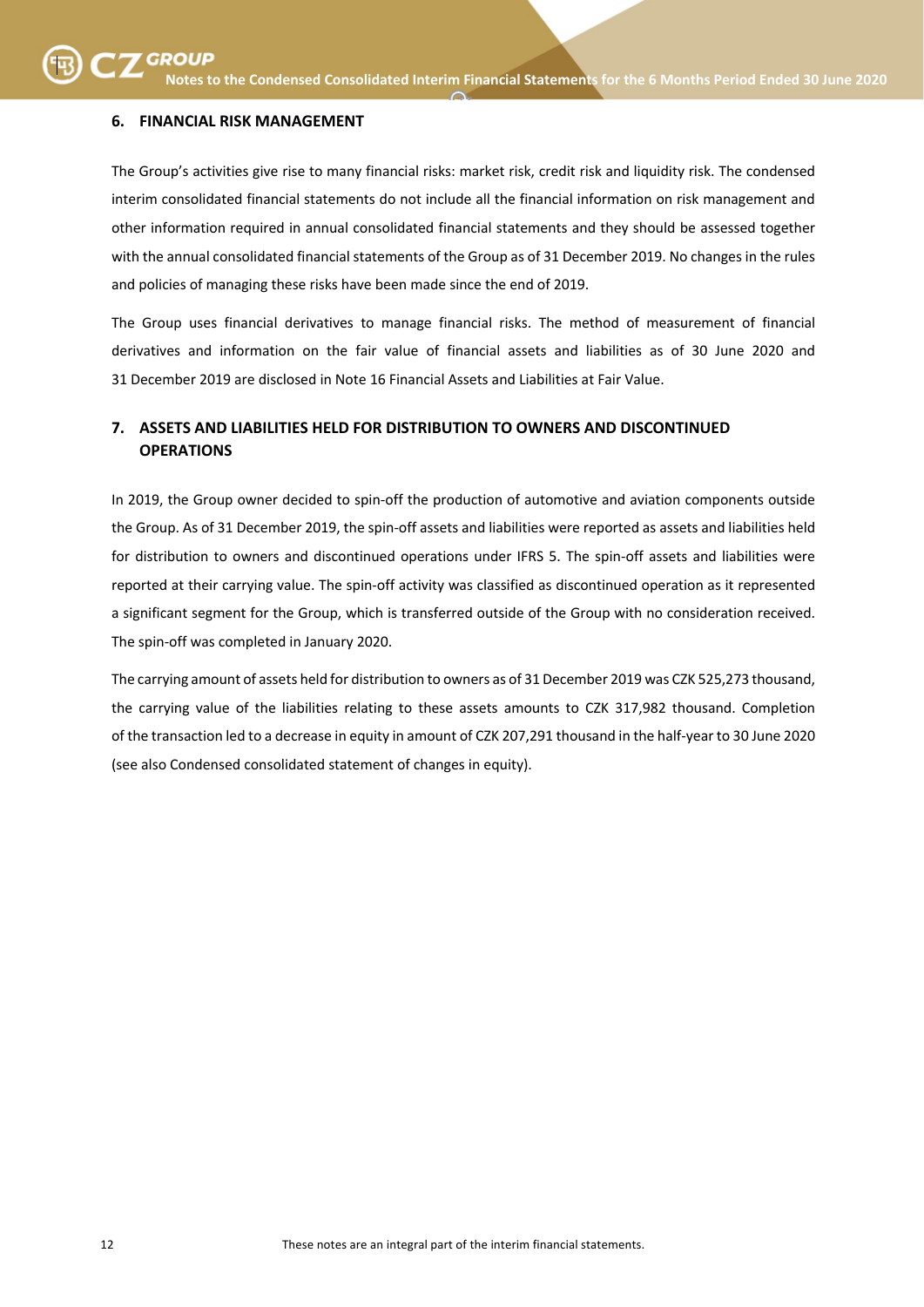SKUPINA SKUPINA **Notes to the Condensed Consolidated Interim Financial Statements for the 6 Months Period Ended 30 June <sup>2020</sup>**

Comparative amounts related to discontinued operations were restated for the half-year ended 30 June 2019 for the reclassification of discontinued operations. Profit from discontinued operations recognized item in the profit or loss and other comprehensive income for the half-year ended 30 June 2019 was comprised:

| <b>Discontinued operation</b>                                  | 30 June 2019<br><b>CZK '000</b> |
|----------------------------------------------------------------|---------------------------------|
| Revenues from the sale of own products, goods and services     | 247 489                         |
| Other operating income                                         | 10 218                          |
| Changes in inventories of finished goods and works in progress | 22 960                          |
| Raw materials and consumables used                             | $-135409$                       |
| Services                                                       | $-34608$                        |
| Personnel costs                                                | $-66080$                        |
| Depreciation and amortization                                  | $-21820$                        |
| Other operating expenses                                       | $-2723$                         |
| <b>Operating profit</b>                                        | 20 027                          |
| Interest income                                                | 162                             |
| Interest expenses                                              | $-2481$                         |
| Other financial income                                         | 352                             |
| Other financial expenses                                       | $-904$                          |
| Profit before tax                                              | 17 15 6                         |
| Income tax                                                     | $-2241$                         |
| Profit for the period from discontinued operations             | 14 9 15                         |

The impact of discontinued operations on the individual categories of cash flows for the half-year ended 30 June 2019 were as follows: cash flow from operating activities CZK 52,754 thousand, cash flow from investment activities CZK -20,915 thousand and cash flow from financing activities CZK -2,481 thousand.

### **8. SEGMENT AND REVENUE INFORMATION**

Segment reporting is prepared in accordance with IFRS 8 Operating Segments defining requirements for the disclosure of financial information on the Group's operating segments. In previous periods differences in Group's products were chosen by the management as a key factor to identify the Group's operating and reportable segments. In previous periods the Group reported three separate operating segments – Production, Purchase and Sale of Firearms and Accessories; Production of Automotive Components; and the Aero and Other segments. As specified in the consolidated financial statement for the year ended 31 December 2019, the production of components for the automotive and aviation industry represented discontinued operations as of 31 December 2019 and aggregate financial information relating to the previously identified reportable segment is reported separately for the half-year period ended 30 June 2019 in Note 7.

As of 30 June 2020, the Production, Purchase and Sale of Firearms and Accessories represents the only activity of the Group and related revenues and expenses represent substantially all revenues and expenses of the Group.

However, the Group might have revenues (and related expenses) from transactions not reported to the management as part of the Production, Purchase and Sale of Firearms and Accessories (such as revenues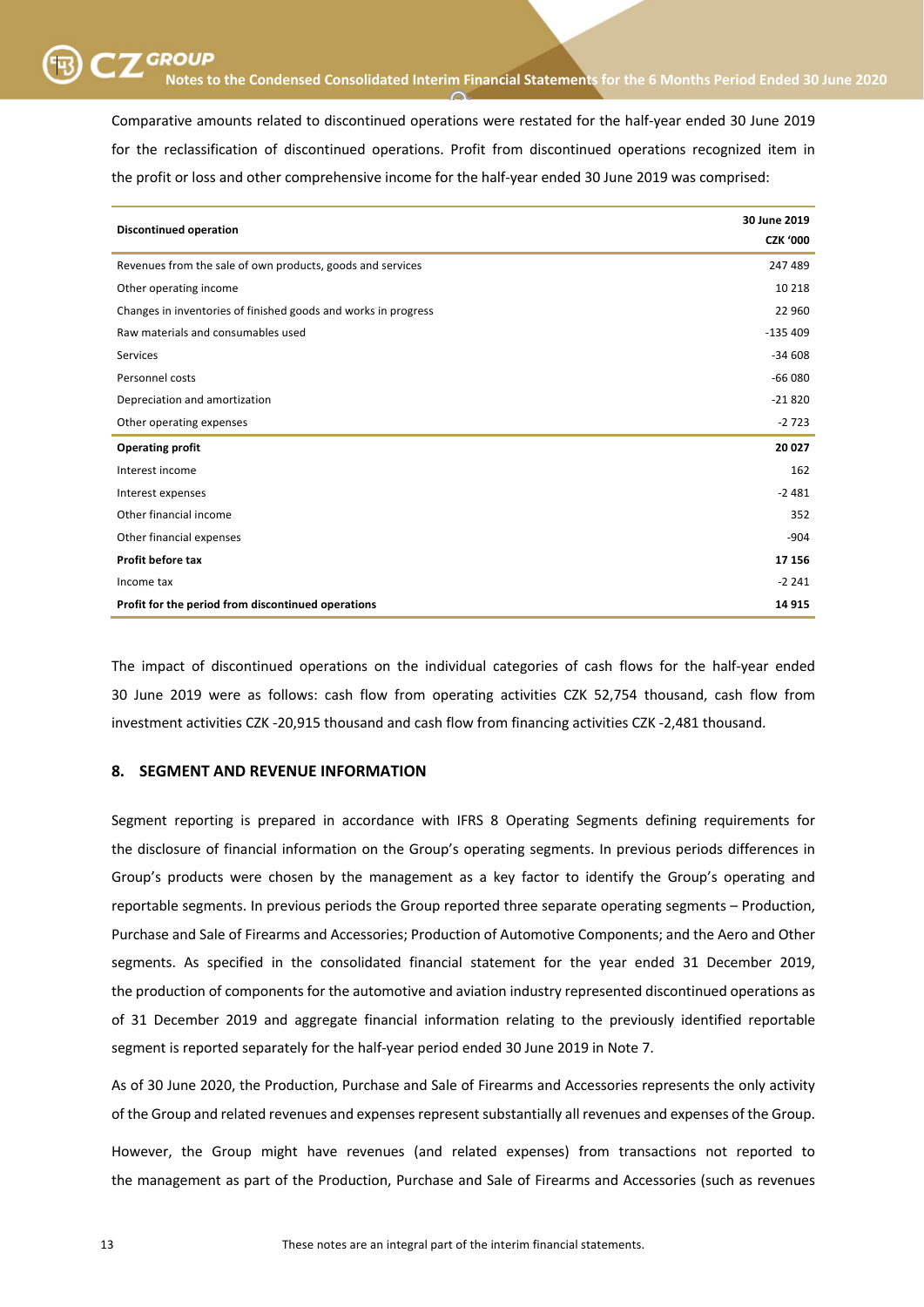from non-firearms related production on temporarily available production capacities of the Group). Such activities do not represent a reportable operating segment and the results of these operations are reported in the "Other" column.

As of 30 June 2020 and 31 December 2019, substantially all assets and liabilities related to the Production, Purchase and Sale of Firearms and Accessories.

The Group's management, as chief operating decision makers, uses EBITDA (Profit before Interest, Taxes, Depreciation and Amortization) as the segment performance measure in deciding how to allocate resources and in assessing performance. The segment performance measure and related information presented is based on IFRS measurement and recognition principles.

Revenues and profit by individual segments as of 30 June 2020 (in CZK '000):

|                                                                       | Production, purchase and<br>sale of firearms and<br>accessories | Other   | <b>Total</b>  |
|-----------------------------------------------------------------------|-----------------------------------------------------------------|---------|---------------|
| Revenues from the sale of own products, goods and services            | 3 299 771                                                       | 63 628  | 3 3 6 3 3 9 9 |
| Profit before Interest, Taxes, Depreciation and Amortization (EBITDA) | 717921                                                          | 6866    | 724 787       |
| Depreciation and amortization                                         | 189815                                                          | 3637    | 193 452       |
| Profit before Interest and Taxes (EBIT)                               | 528 106                                                         | 3 2 2 9 | 531 335       |
| Interest income and interest expense                                  | 56 371                                                          | 1 3 9 2 | 57 763        |
| Profit before Taxes (EBT)                                             | 471 735                                                         | 1837    | 473 572       |

Revenues and profit by individual segments as of 30 June 2019 (in CZK '000):

|                                                                       | Production, purchase and<br>sale of firearms and<br>accessories | Other   | Total   |
|-----------------------------------------------------------------------|-----------------------------------------------------------------|---------|---------|
| Revenues from the sale of own products, goods and services            | 2920457                                                         | 42 7 84 | 2963241 |
| Profit before Interest, Taxes, Depreciation and Amortization (EBITDA) | 839 405                                                         | 7 7 1 5 | 847 120 |
| Depreciation and amortization                                         | 183 984                                                         | 2 1 8 5 | 186 169 |
| Profit before Interest and Taxes (EBIT)                               | 655 431                                                         | 5 5 3 0 | 660 951 |
| Interest income and interest expense                                  | 29853                                                           | 898     | 30751   |
| Profit before Taxes (EBT)                                             | 625 578                                                         | 4632    | 630 200 |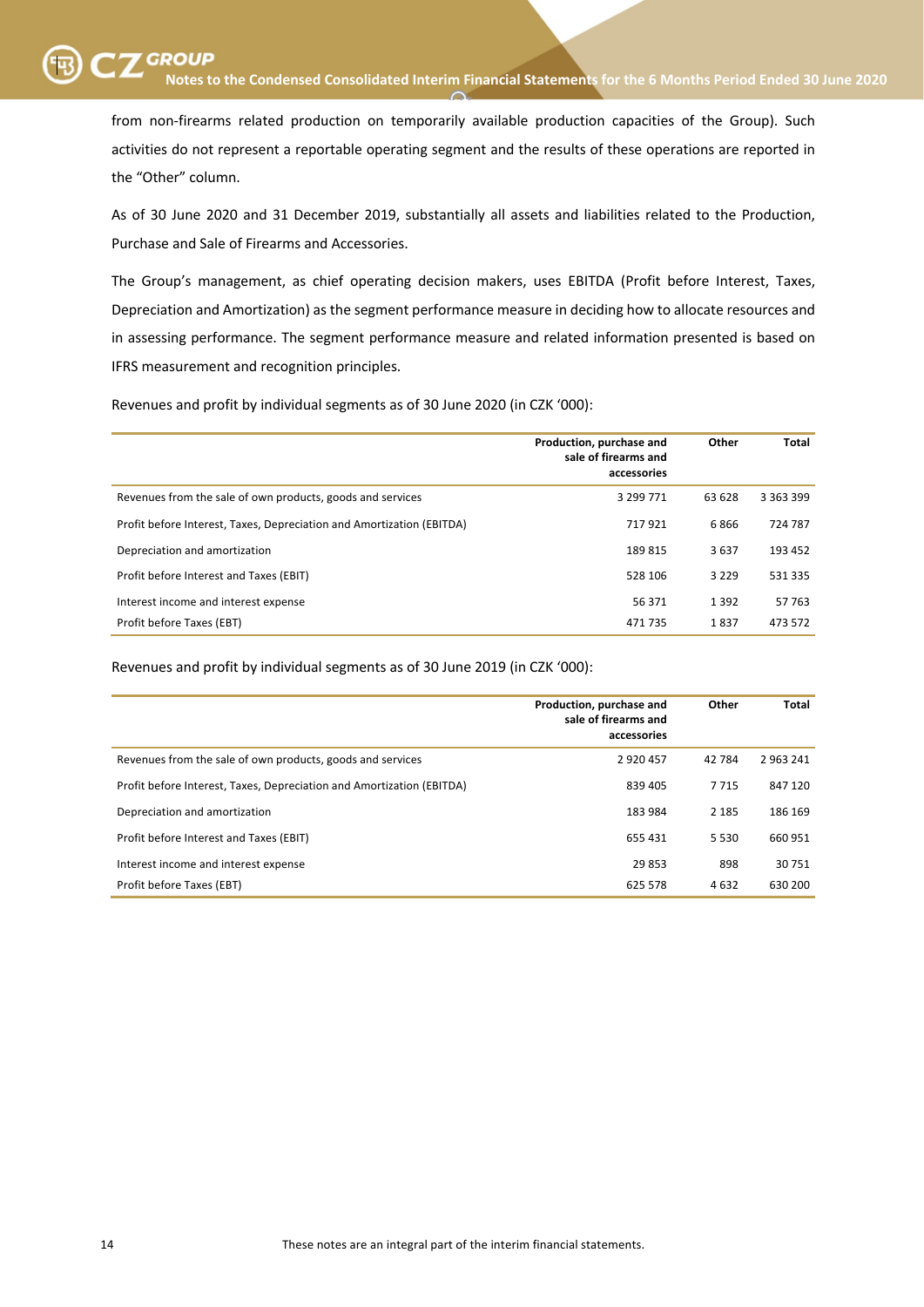The table below specifies income from the sale of own products, goods and services arising from continued operations by the most significant regions (CZK '000):

|                                        | Sales to external customers |              |  |
|----------------------------------------|-----------------------------|--------------|--|
|                                        | 30 June 2020                | 30 June 2019 |  |
| Czech Republic (home country)          | 308 362                     | 728 970      |  |
| <b>USA</b>                             | 2 3 3 7 8 9 6               | 1486903      |  |
| Europe (outside of the Czech Republic) | 285 247                     | 398 565      |  |
| Africa                                 | 121940                      | 48 156       |  |
| Asia                                   | 198 425                     | 110 841      |  |
| Other                                  | 111 529                     | 189 806      |  |
| <b>Total</b>                           | 3 3 6 3 3 9 9               | 2 963 241    |  |

The Group has production facilities in the Czech Republic and in the USA. Out of the total carrying value of Property, plant and equipment of CZK 2,021,572 thousand as of 30 June 2020 (31 December 2019: CZK 1,994,748 thousand), the value of items located in the USA is CZK 244,387 thousand as of 30 June 2020 (31 December 2019: CZK 230,976 thousand), the remainder is in the Czech Republic. No material intangibles were located outside the Czech Republic; also, goodwill relates to Czech operations only.

# **9. PROFIT AND LOSS INFORMATION**

### **9.1 Significant events and transactions**

- Loss on financial derivatives: The Group manages its exposure to currency and interest rate risk by using derivative instruments. As not all of the derivatives are accounted for as hedging instruments, the amount of financial expenses was impacted by the decrease in fair value of open financial derivatives. In the halfyear ended 30 June 2020, the Group has recognized a loss from derivative instruments in other financial expenses in amount of CZK 331,708 thousand (CZK 70,454 thousand in the half-year ended 30 June 2019). In the half-year ended 30 June 2020, the Group has recognized a gain from derivative instruments in other financial income in amount of CZK 137,120 thousand (CZK 111,154 thousand in the half-year ended 30 June 2019). Further to this, the Group has recognized in other comprehensive income a loss of CZK 76,644 thousand from the remeasurement of financial derivatives designated as hedging instruments (gain CZK 94,379 thousand in the half year ended 30 June 2019).
- IPO costs and listing costs: with effect from 1 June 2020, the shares of CZG Česká zbrojovka Group SE have been admitted to trading on the Prime Market of the Prague Stock Exchange in the form of a so-called technical listing without a prior public offering of the shares. The IPO costs and listing costs, including mainly legal and other advisory services, amounted to CZK 17,600 thousand in the half-year ended 30 June 2020.
- o The Other operating expenses also represent release of allowances, which is effectively causing income.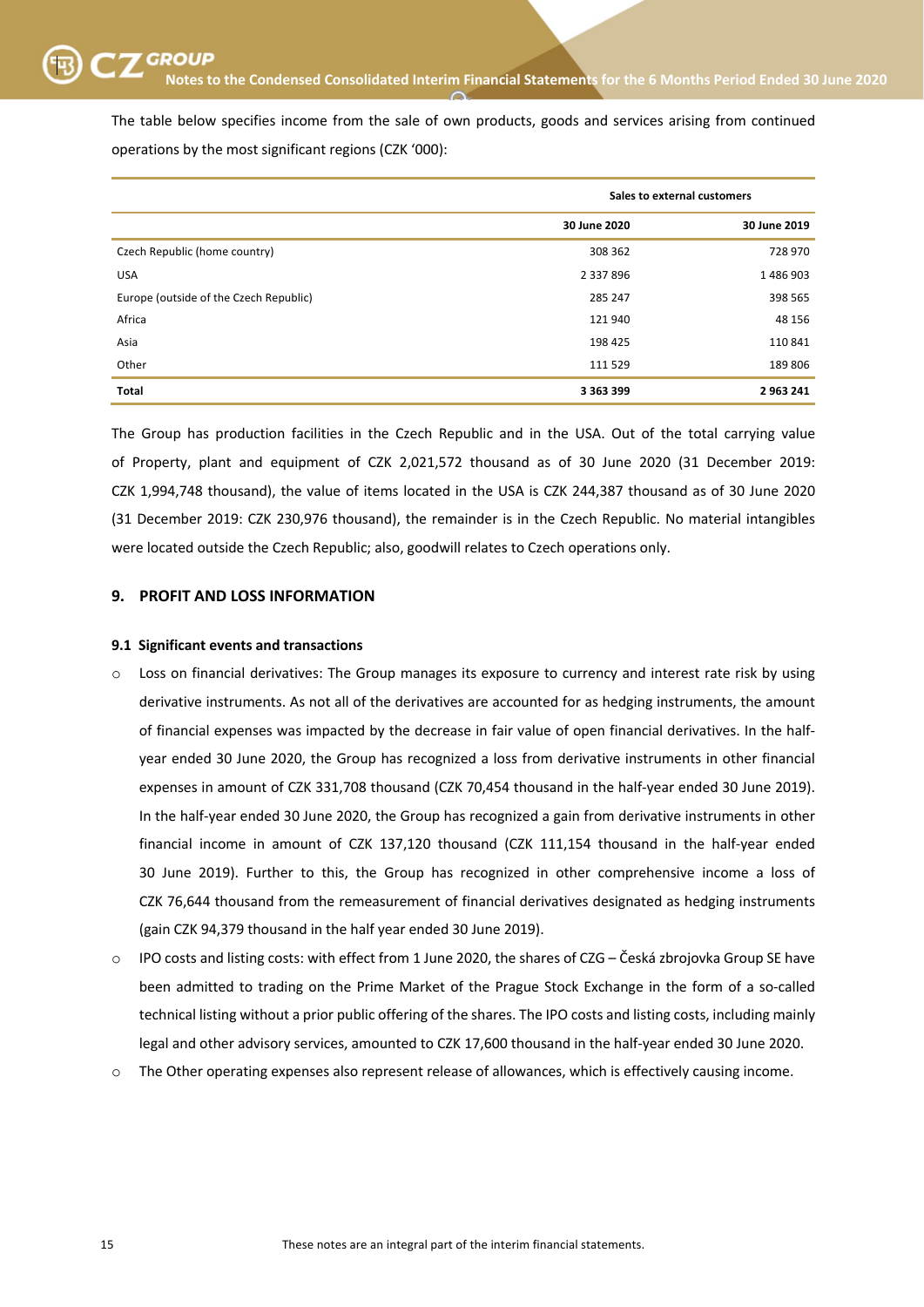

SKUPINA SKUPINA **Notes to the Condensed Consolidated Interim Financial Statements for the 6 Months Period Ended 30 June <sup>2020</sup>**

#### **9.2 Income tax**

Income tax expense is recognized based on the estimate of the weighted average effective annual income tax rate expected for the full financial year. The estimated average annual tax rate for the half-year ended 30 June 2020 is 19.3 % (30 June 2019: 20.8 %).

# **10. INTANGIBLE ASSETS**

The following tables summarise the changes in intangible assets from 1 January 2020 to 30 June 2020:

#### **Cost**

| <b>GROUP</b>                                    | <b>Opening</b><br>balance | <b>Additions</b>         | <b>Disposals</b> | Decrease in<br>cost/<br>transfers -<br>subsidy | Impact of<br>exchange rate<br>fluctuations | Closing<br>balance |
|-------------------------------------------------|---------------------------|--------------------------|------------------|------------------------------------------------|--------------------------------------------|--------------------|
| <b>Trademark and logos</b>                      | 233 000                   |                          |                  |                                                | ٠                                          | 233 000            |
| Research and development                        | 215 134                   | 19 543                   | $-33$            | -                                              | ۰                                          | 234 644            |
| Software                                        | 192 475                   | 1 2 7 8                  | $-25$            |                                                | $\overline{\phantom{a}}$                   | 193 728            |
| Licenses, patents and other valuable<br>rights  | 61 628                    | 56                       | ٠                |                                                | ۰                                          | 61 684             |
| Contractual customer relations                  | 864 727                   | $\overline{\phantom{a}}$ |                  |                                                | $\overline{\phantom{a}}$                   | 864 727            |
| Other intangible fixed assets                   | 71 005                    | 2671                     | $-275$           | -                                              | 281                                        | 73 682             |
| Intangible fixed assets under<br>construction   | 29 653                    | 11837                    | $-5417$          | $-55$                                          | ٠                                          | 36 018             |
| Prepayments made for intangible fixed<br>assets | 420                       |                          | -420             |                                                |                                            |                    |
| Total                                           | 1668042                   | 35 385                   | $-6170$          | $-55$                                          | 281                                        | 1697483            |

#### **Accumulated depreciation and carrying value**

| <b>GROUP</b>                                    | Opening<br>balance | Amortization | Sales,<br>liquidation,<br>disposals | <b>Disposals</b>             | Impact of<br>exchange<br>rate<br>fluctuations | Allowance<br>for<br>intangible<br>fixed<br>assets | Closing<br>balance | Carrying<br>amount |
|-------------------------------------------------|--------------------|--------------|-------------------------------------|------------------------------|-----------------------------------------------|---------------------------------------------------|--------------------|--------------------|
| Trademarks and logos                            |                    |              |                                     |                              |                                               |                                                   |                    | 233 000            |
| Research and development                        | -127 809           | $-10835$     | ۰                                   | $\overline{\phantom{0}}$     | -                                             | $\blacksquare$                                    | $-138644$          | 96 000             |
| Software                                        | $-141443$          | $-6329$      | 25                                  |                              |                                               | $\qquad \qquad \blacksquare$                      | $-147747$          | 45 981             |
| Licenses, patents and other<br>valuable rights  | $-30727$           | $-2492$      |                                     |                              |                                               | $\overline{\phantom{a}}$                          | $-33219$           | 28 4 65            |
| Contractual customer<br>relations               | $-497218$          | $-43237$     |                                     |                              |                                               | $\overline{\phantom{a}}$                          | $-540455$          | 324 272            |
| Other intangible fixed assets                   | $-34826$           | $-2137$      | -                                   | 275                          | $-682$                                        | 597                                               | $-36773$           | 36 909             |
| Intangible fixed assets under<br>construction   | $-1777$            | $-1941$      | 368                                 | $\qquad \qquad \blacksquare$ |                                               | $\overline{\phantom{a}}$                          | $-3350$            | 32 668             |
| Prepayments made for<br>intangible fixed assets |                    |              |                                     |                              |                                               |                                                   |                    |                    |
| <b>Total</b>                                    | -833 800           | $-66971$     | 393                                 | 275                          | $-682$                                        | 597                                               | $-900$ 188         | 797 295            |

The Group's management has considered and assessed all assumptions used in determining the value-in-use calculations of the recoverable amount of the cash generating unit to which goodwill and intangible assets with indefinite useful lives belong. The Group's management has concluded its assumptions as disclosed in the most recent annual financial statements are still appropriate and that there is no indication of the impairment.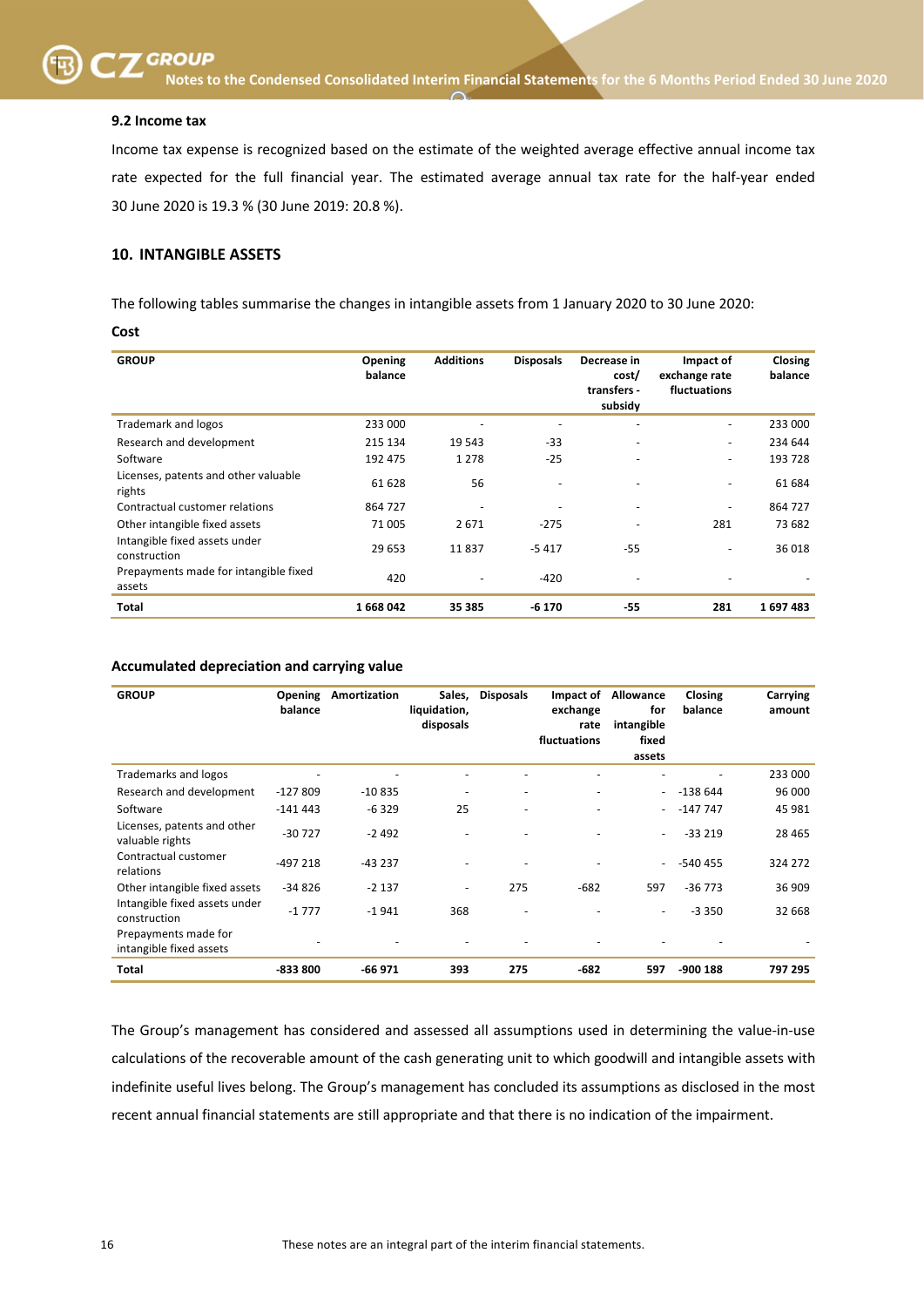# **11. PROPERTY, PLANT AND EQUIPMENT**

The following tables summarize the changes in property, plant and equipment from 1 January 2020 to 30 June 2020:

#### **Cost**

| <b>GROUP</b>                                  | Opening<br>balance | <b>Additions</b> | <b>Disposals</b> | Impact of<br>exchange rate<br>fluctuations | Closing<br>balance |
|-----------------------------------------------|--------------------|------------------|------------------|--------------------------------------------|--------------------|
| Land                                          | 120 373            | ٠                | $\overline{a}$   | 3011                                       | 123 384            |
| <b>Buildings</b>                              | 1053878            | 1370             | $-281$           | 2074                                       | 1057041            |
| Machinery, instruments and<br>equipment       | 2957990            | 112031           | $-48.395$        | 7 1 3 6                                    | 3 028 762          |
| Other tangible fixed assets                   | 40 069             | 73               | $-18$            | 1831                                       | 41955              |
| Tangible fixed assets under<br>construction   | 76 014             | 115 262          | $-92454$         | 2 1 9 6                                    | 101 018            |
| Prepayments made for tangible<br>fixed assets | 58 054             | 61015            | $-47587$         |                                            | 71482              |
| <b>Total</b>                                  | 4 306 378          | 289751           | $-188735$        | 16 248                                     | 4 4 2 3 6 4 2      |

#### **Accumulated depreciation and carrying value**

| <b>GROUP</b>                                  | Opening<br>balance       | Depreciation | Sales.<br>liquidation    | Impact of<br>exchange rate<br>fluctuations | Allowance<br>for tangible<br>fixed assets | Closing<br>balance       | Carrying<br>amount |
|-----------------------------------------------|--------------------------|--------------|--------------------------|--------------------------------------------|-------------------------------------------|--------------------------|--------------------|
| Land                                          | $\overline{\phantom{0}}$ | ۰            | $\overline{\phantom{0}}$ |                                            |                                           | $\overline{\phantom{a}}$ | 123 384            |
| <b>Buildings</b>                              | $-485403$                | $-15017$     | 281                      | $-628$                                     | $-3818$                                   | $-504585$                | 552 456            |
| Machinery, instruments<br>and equipment       | $-1811981$               | $-109932$    | 41 375                   | $-2797$                                    | $\sim$                                    | $-1883335$               | 1 145 427          |
| Other tangible fixed<br>assets                | $-1851$                  | $-75$        |                          | 18                                         | $\overline{\phantom{0}}$                  | $-1908$                  | 40 047             |
| Tangible fixed assets<br>under construction   | $-9191$                  | $-1191$      | 709                      | $\overline{\phantom{a}}$                   |                                           | $-9673$                  | 91 345             |
| Prepayments made for<br>tangible fixed assets | $-3204$                  | $-266$       | $\overline{\phantom{a}}$ | 901                                        | $\overline{\phantom{a}}$                  | $-2569$                  | 68 913             |
| <b>Total</b>                                  | -2 311 630               | - 126 481    | 42 3 65                  | $-2506$                                    | $-3818$                                   | $-2402070$               | 2021572            |

Machinery, instruments and equipment and Buildings as of 30 June 2020 include rights of use resulting from lease contracts in the amount of CZK 116,912 thousand (CZK 102,297 thousand as of 31 December 2019). Additions to the rights of use resulting from lease contracts amounted to CZK 6,470 thousand in 2020 (CZK 68,396 thousand in 2019). These namely include namely lease contracts for warehouses and office space, cars and office technical equipment.

Depreciation for the half-year ended 30 June 2020 includes depreciation of rights of use arising from lease contracts in the amount of CZK 7,574 thousand (CZK 12,732 thousand in 2019).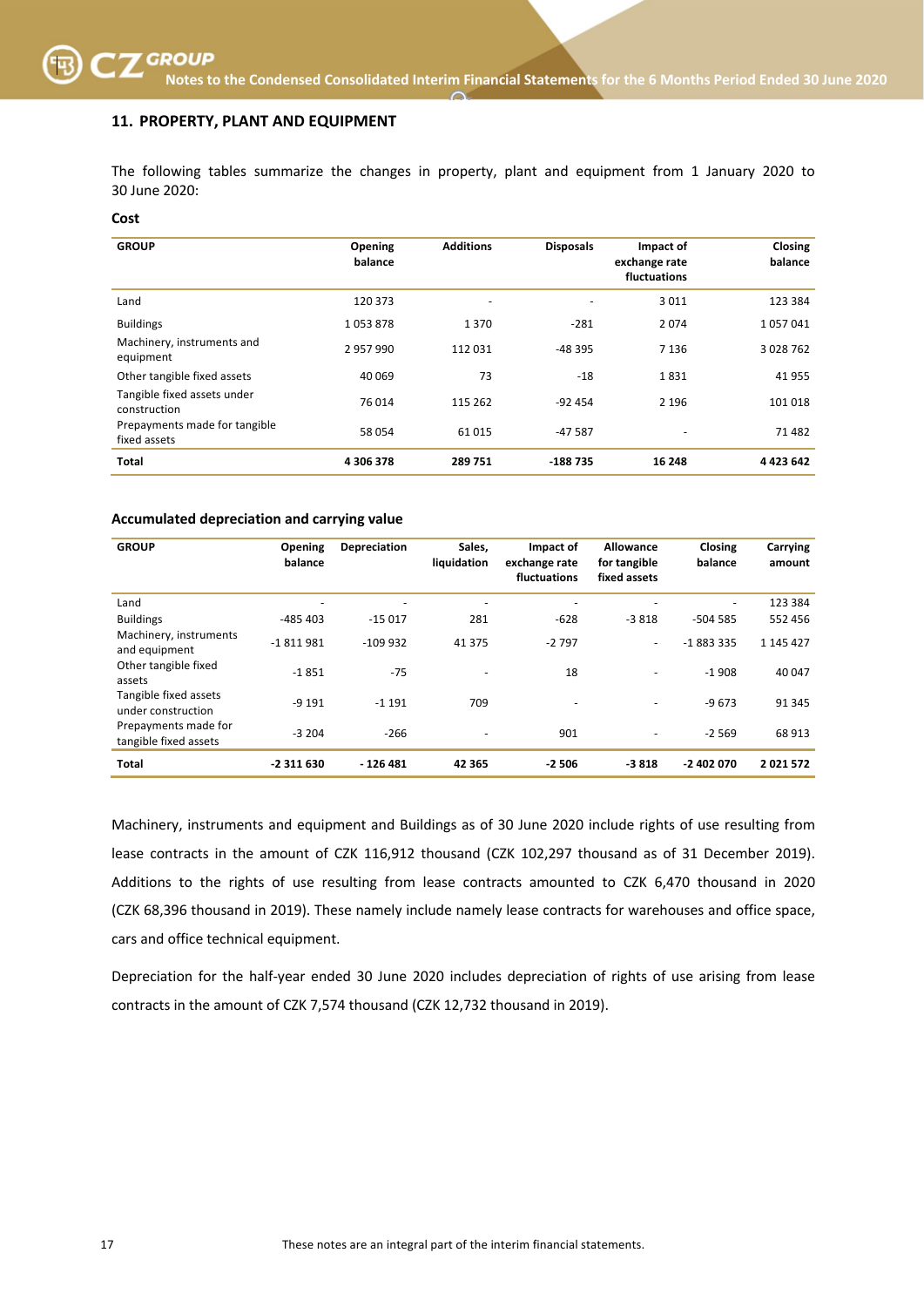# **12. INVENTORIES**

The structure of inventories as of 30 June 2020 and 31 December 2019 is as follows (in CZK '000):

|                                                   | 30 June 2020 | 31 December 2019 |
|---------------------------------------------------|--------------|------------------|
| Material                                          | 333 505      | 321 616          |
| Production in progress and semi-finished products | 302 977      | 292 604          |
| Products                                          | 759 194      | 943 122          |
| Goods                                             | 252 224      | 187 618          |
| Prepayments made for inventories                  | 7671         | 2 4 6 7          |
| <b>Total</b>                                      | 1655571      | 1747427          |

The valuation of redundant, obsolete and slow-moving inventories is decreased to the selling price net of the costs of sale. As of 30 June 2020, impairment losses included in inventories on the statement of financial position amounted to CZK 141,700 thousand (31 December 2019: CZK 197,314 thousand). In the half-year ended 30 June 2020, an impairment loss of CZK 59,317 thousand was released to the profit and loss (CZK 25,038 thousand in the half-year ended 30 June 2019).

### **13. CURRENT AND NON-CURRENT PROVISIONS**

| <b>Provisions</b>                   | Balance at 30 June 2020  | Balance at 31 Dec 2019 |
|-------------------------------------|--------------------------|------------------------|
| Legal disputes                      |                          | 2 600                  |
| <b>Warranty repairs</b>             | 13 5 46                  | 11 206                 |
| For outstanding vacation days       | 34 156                   | 1892                   |
| For employee benefits - bonuses     | 19 0 86                  | 30 1 28                |
| Other                               | 4                        | 11                     |
| <b>Total current provisions</b>     | 66 792                   | 45 837                 |
| Legal disputes                      |                          | 17 000                 |
| <b>Warranty repairs</b>             | 761                      | 761                    |
| For outstanding vacation days       |                          |                        |
| For employee benefits - bonuses     | 6 2 9 9                  | 6 2 9 9                |
| Other                               | $\overline{\phantom{a}}$ | 993                    |
| <b>Total non-current provisions</b> | 7060                     | 25 053                 |
| <b>Total provisions</b>             | 73852                    | 70 890                 |

In the half-year ended 30 June 2020, net increase in provisions amounted to CZK 2,962 thousand (half-year ended 30 June 2019: net decrease of CZK 15,274 thousand).

The provision for a legal dispute amounting to CZK 19,600 thousand as of 31 December 2019 was released as the dispute was settled.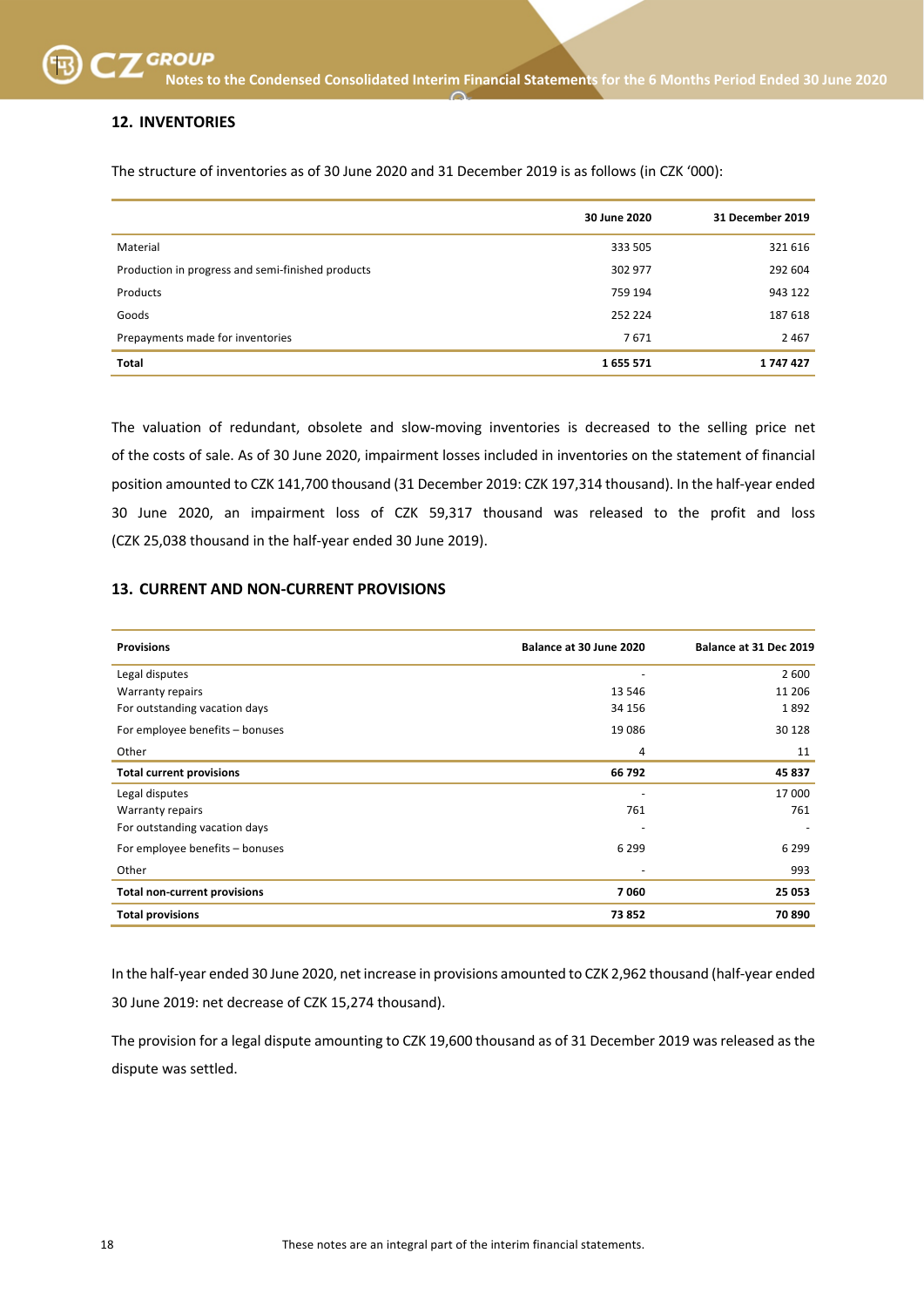# **14. BORROWINGS**

The Group obtained a financial borrowing of CZK 250,000 thousand from parent company Česká zbrojovka Partners SE in 2019, which was attributed to liabilities held for distribution to owners and discontinued operations.

The Group obtained financial borrowings of CZK 257,535 thousand from banks in the half-year ended 30 June 2020.

The cash flow statement for the period ended 30 June 2020 shows net impact on the line Proceeds from loans and borrowings of the described effects above as the cash flow statement for the period ending 30 June 2019 and year ended 31 December 2019 is not restated for discontinued operations, see note 7.

# **15. INTEREST IN ASSOCIATES**

In May 2020, the Group has purchased a 25 % share in Spuhr i Dalby AB, a Swedish manufacturer of optical solutions for a consideration of CZK 69,823 thousand. At the date of the transaction, the carrying amount of the Group's interest in the associate could be summarized as follows:

|                                          | 6 May 2020      |
|------------------------------------------|-----------------|
|                                          | <b>CZK '000</b> |
| Net assets of the associate              | 218 263         |
| Proportion of the Group's interest (25%) | 54 566          |
| Goodwill                                 | 15 257          |
| <b>Carrying amount</b>                   | 69823           |

The carrying amount of all equity-accounted investments has changed as follows in the half-year ended 30 June 2020.

|                                                         | 30 June 2020    |
|---------------------------------------------------------|-----------------|
|                                                         | <b>CZK '000</b> |
| Beginning of the period                                 | 17 160          |
| Purchase of share in Spuhr i Dalby                      | 69823           |
| Share on profit/ (loss) of equity accounted investments | 5 3 6 8         |
| Other                                                   | $\Omega$        |
| End of the period                                       | 92 351          |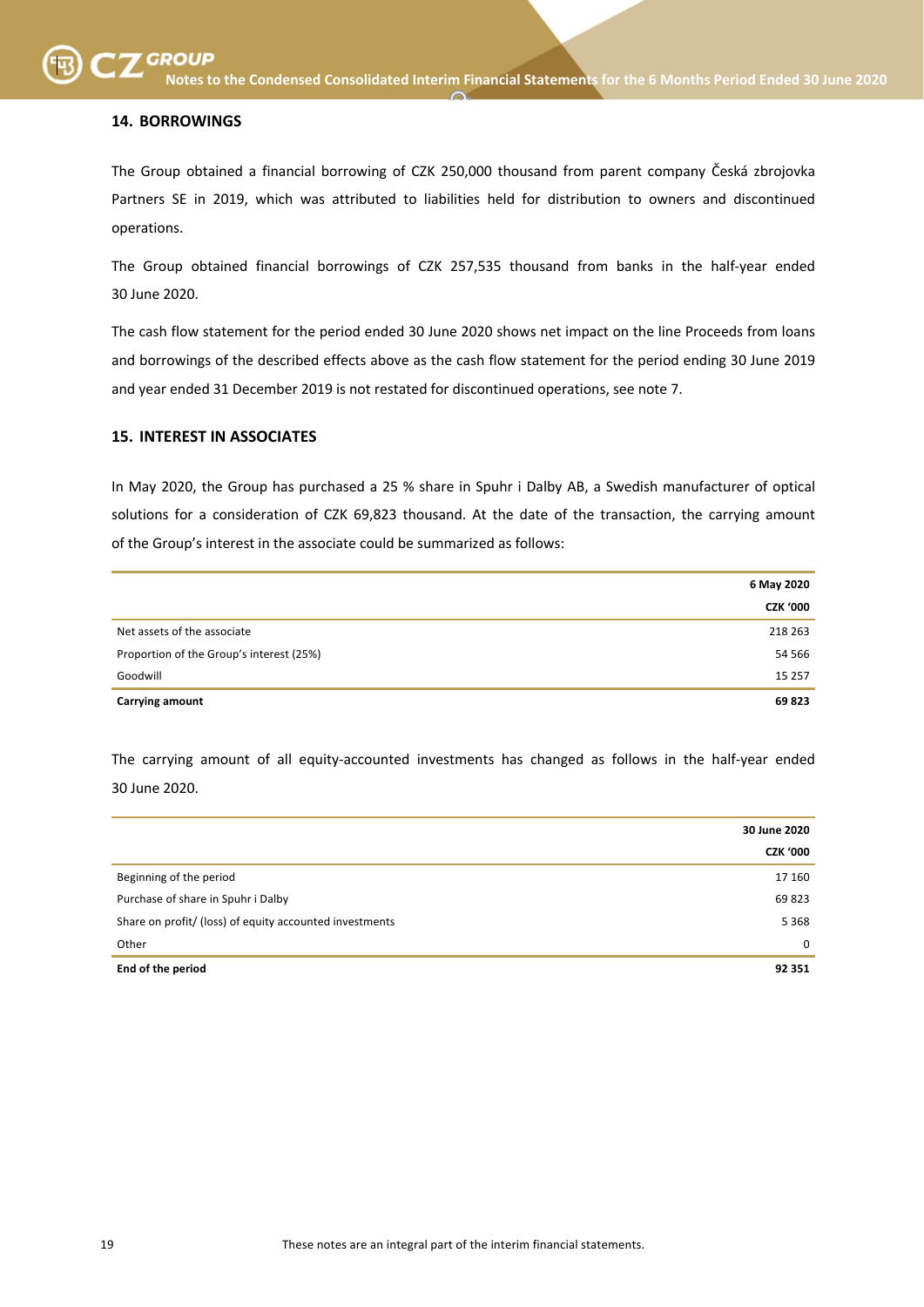The table below provides aggregated financial information about the Group's share on affiliates current and non-current assets, current and non-current liabilities, revenue and profit from continuing operations as of 30 June 2020 and for the half-year ended 30 June 2020.

|                                   | 30 June 2020    |
|-----------------------------------|-----------------|
|                                   | <b>CZK '000</b> |
| Current assets                    | 44 099          |
| Non-current assets                | 83 212          |
| <b>Current liabilities</b>        | $-2560$         |
| Non-current liabilities           | $-24896$        |
| Revenue                           | 16 034          |
| Profit from continuing operations | 5 3 6 8         |

The Group had no significant transactions with its affiliates in the half-year ended 30 June 2020.

# **16. FINANCIAL ASSETS AND LIABILITIES AT FAIR VALUE**

This note provides an update on the judgments and estimates made by the Group in determining the fair value of the financial instruments since the last annual financial statements.

As of 30 June 2020 and 31 December 2019, only financial derivatives are measured at fair value. The fair value of interest rate swaps and currency forwards is determined based on the present value of future cash flows based on market data (yield curves of referential interest rate swaps, spot foreign exchange rates and forward points). For currency options, the respective option model is used (primarily the Black-Scholes model or its modifications), with the specific input data including the volatility of currency exchange rates reflecting specific realisation rates of individual transactions ("volatility smile").

The fair values of derivative transactions are classified as level 2, whereby the market data used in models originate from active markets.

The following table provides an overview of nominal values and positive or negative fair values of open trading derivatives as of 30 June 2020 and 31 December 2019 (CZK '000):

|                    | 30 June 2020             |                               |                               |                      | 31 December 2019              |                               |
|--------------------|--------------------------|-------------------------------|-------------------------------|----------------------|-------------------------------|-------------------------------|
|                    | <b>Nominal value</b>     | <b>Positive fair</b><br>value | <b>Negative fair</b><br>value | <b>Nominal value</b> | <b>Positive fair</b><br>value | <b>Negative fair</b><br>value |
| Interest rate swap | $\overline{\phantom{0}}$ | $\overline{\phantom{a}}$      |                               |                      | 46 385                        |                               |
| Put option         | 3 208 800                | 53 430                        | ٠                             | 724 185              | 13 2 3 2                      | $\overline{\phantom{0}}$      |
| Call option        | 5 888 549                | $\overline{\phantom{a}}$      | 277 251                       | 3631216              |                               | 80 693                        |
| Currency swaps     | 340 000                  | 510                           | 3676                          | 226 210              | 770                           | 880                           |
| Forwards           | 3 3 3 0 6 4 5            | 83 089                        | 33 237                        | 576 681              | 3 3 0 8                       | 4843                          |
| <b>Total</b>       | 12 767 994               | 137029                        | 314 164                       | 5 158 292            | 63 695                        | 86 416                        |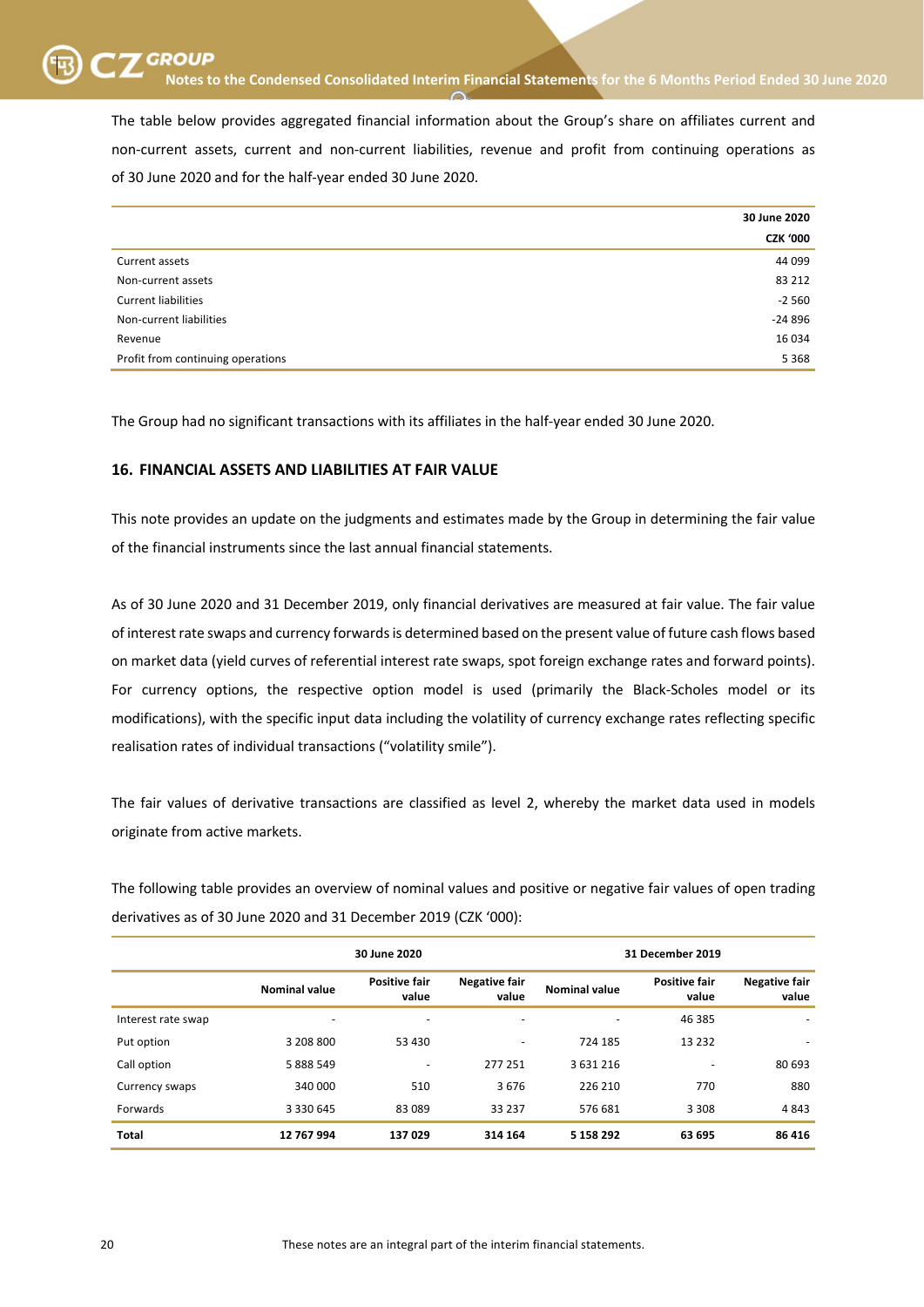SKUPINA SKUPINA **Notes to the Condensed Consolidated Interim Financial Statements for the 6 Months Period Ended 30 June <sup>2020</sup>**

The following table provides an overview of nominal values and positive or negative fair values of open hedging derivatives as of 30 June 2020 and 31 December 2019:

|                    | 30 June 2020         |                               |                               |                      | 31 December 2019              |                               |
|--------------------|----------------------|-------------------------------|-------------------------------|----------------------|-------------------------------|-------------------------------|
|                    | <b>Nominal value</b> | <b>Positive fair</b><br>value | <b>Negative fair</b><br>value | <b>Nominal value</b> | <b>Positive fair</b><br>value | <b>Negative fair</b><br>value |
| Interest rate swap | ٠                    | 3 3 3 9                       | 3010                          | -                    | -                             |                               |
| Put option         | 4861332              | 66 038                        | ٠                             | 7905051              | 125 143                       |                               |
| Call option        | 4 8 6 1 3 3 2        | $\overline{\phantom{a}}$      | 206 029                       | 7 905 051            |                               | 237029                        |
| Currency swaps     | 336 658              | 1 1 8 5                       | 8934                          | 418025               | 5 1 6 8                       |                               |
| Forwards           | 2 5 6 1 5 4 2        | 18 148                        | 47 643                        | 3 0 1 9 9 3 1        | 42 480                        | 15807                         |
| <b>Total</b>       | 12 620 864           | 88710                         | 265 616                       | 19 240 058           | 172 791                       | 252836                        |

The Group also has a number of financial instruments which are not measured at fair value. For all of these instruments, the fair values are not materially different to their carrying value, since the interest rate is either close to the current market rates or the instruments are of a short-term nature.

# **17. PROFIT DISTRIBUTION**

In the half-year ended 30 June 2020, the Group paid out a dividend of CZK 328,218 thousand to Česká zbrojovka Partners SE.

### **18. RELATED PARTY TRANSACTIONS**

During the half-year ended 30 June 2020, the Group had following transactions with related parties:

Key management personnel:

In the half-year ended 30 June 2020, the key management personnel included all Board of Directors and Supervisory Board members. The short-term benefits provided to the key management personnel (including gross salary, annual bonuses, health and social insurance and additional pension insurance) amounted to CZK 25,990 thousand.

In the half-year ended 30 June 2019, services provided by key management personnel were paid for by the parent company Česká zbrojovka Partners SE, and were not recharged to the company or its subsidiaries.

The Group provided no other benefits (e.g. post-employment benefits, termination benefits or share-based payments) to its key management personnel in 2019 or 2020.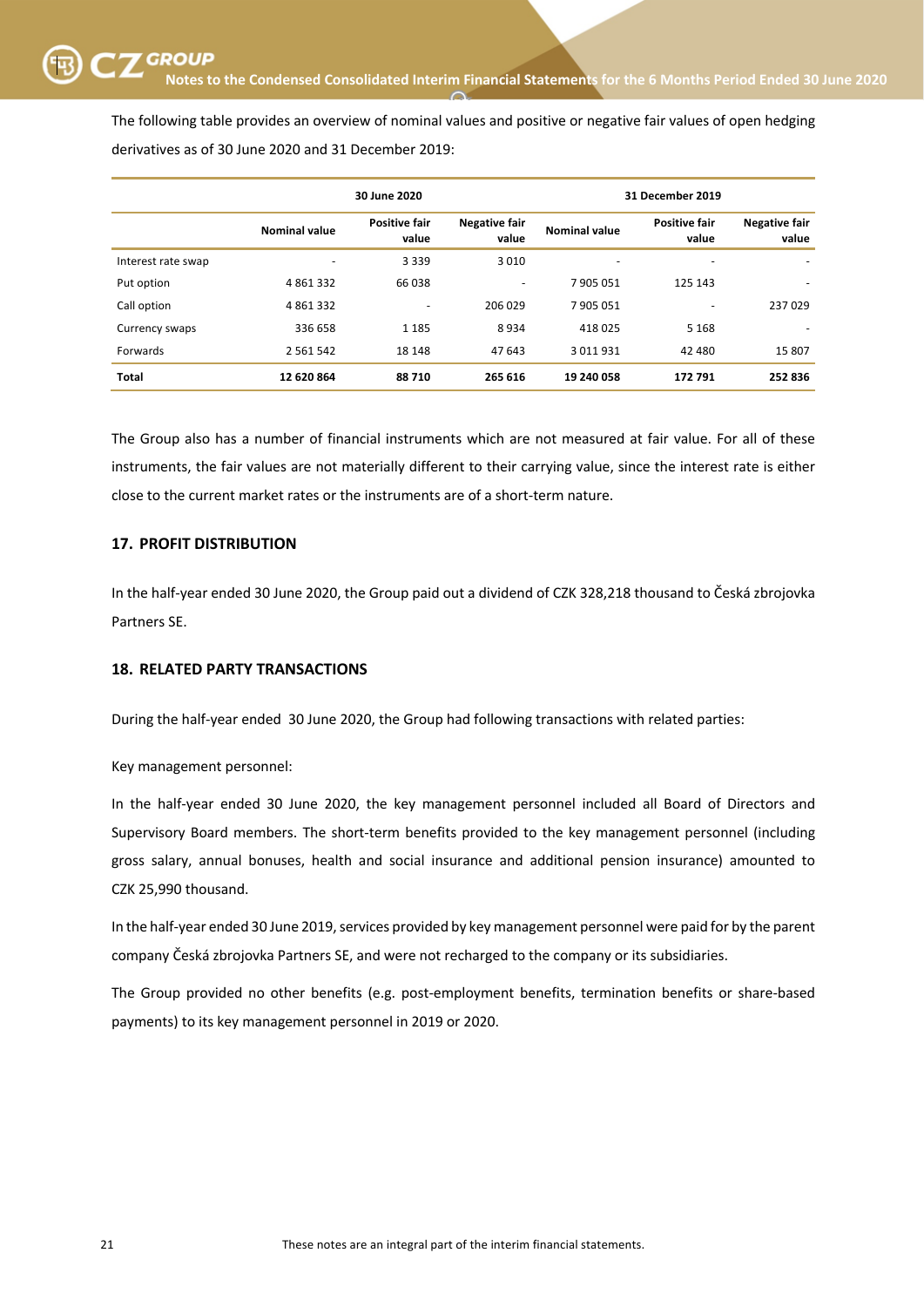The Group had the following outstanding balances as of 30 June 2020 and transactions in the half-year ended 30 June 2020 with its related parties:

| <b>Entity</b>                         | Relationship                   | 30 June 2020 | Payables as of Purchases 1 January<br>- 30 June 2020 | Receivables as of<br>30 June 2020 | Income 1 January -<br>30 June 2020 |
|---------------------------------------|--------------------------------|--------------|------------------------------------------------------|-----------------------------------|------------------------------------|
| <b>European Holding</b><br>Company SE | parent company                 |              |                                                      | 18                                | 33                                 |
| Česká zbrojovka                       | intermediate parent            |              | 646                                                  | 22                                | 36                                 |
| Partners SE                           | company                        |              |                                                      |                                   |                                    |
| Česká zbrojovka<br>Defence SE         | subsidiary of                  |              |                                                      |                                   |                                    |
|                                       | intermediate parent<br>company |              |                                                      | 5                                 | 33                                 |
| Keriani a.s.                          | associate of parent<br>company | 1 1 7 6      | 4 3 4 7                                              | 2 2 9 9                           |                                    |
|                                       | company controlled             |              |                                                      |                                   |                                    |
| Silesia Invest SE                     | by the same                    |              |                                                      | $\mathbf{1}$                      | 10                                 |
|                                       | ultimate owner                 |              |                                                      |                                   |                                    |
| EHC zdravotní s.r.o.                  | company controlled             |              |                                                      |                                   |                                    |
|                                       | by the same<br>ultimate owner  |              |                                                      | 10 248                            | 488                                |
|                                       | company controlled             |              |                                                      |                                   |                                    |
| CZUB zdravotní s.r.o.                 | by the same                    |              | 2419                                                 | 437                               | 20                                 |
|                                       | ultimate owner                 |              |                                                      |                                   |                                    |
|                                       | subsidiary of                  |              |                                                      |                                   |                                    |
| <b>CZ-AUTO SYSTEMS</b>                | intermediate parent            | 1889         | 7816                                                 | 267 444                           | 24 244                             |
| a.s.                                  | company                        |              |                                                      |                                   |                                    |
| AUTO-CZ                               | subsidiary of                  |              |                                                      |                                   |                                    |
| International a.s.                    | intermediate parent            |              |                                                      | $\mathbf{1}$                      | 10                                 |
|                                       | company                        |              |                                                      |                                   |                                    |
|                                       | company controlled             |              |                                                      |                                   |                                    |
| TRX, s.r.o.                           | by the same                    | 85           | 420                                                  |                                   |                                    |
|                                       | ultimate owner                 |              |                                                      |                                   |                                    |
| ITeuro, a.s.                          | company controlled             |              |                                                      |                                   |                                    |
|                                       | by the same                    |              | 2 4 4 3                                              | 2083                              |                                    |
|                                       | ultimate owner                 |              |                                                      |                                   |                                    |
| <b>Total</b>                          |                                | 3 1 5 0      | 18 091                                               | 282 558                           | 24 874                             |

Further to this, the Group paid out a dividend of CZK 328,218 thousand to Česká zbrojovka Partners SE.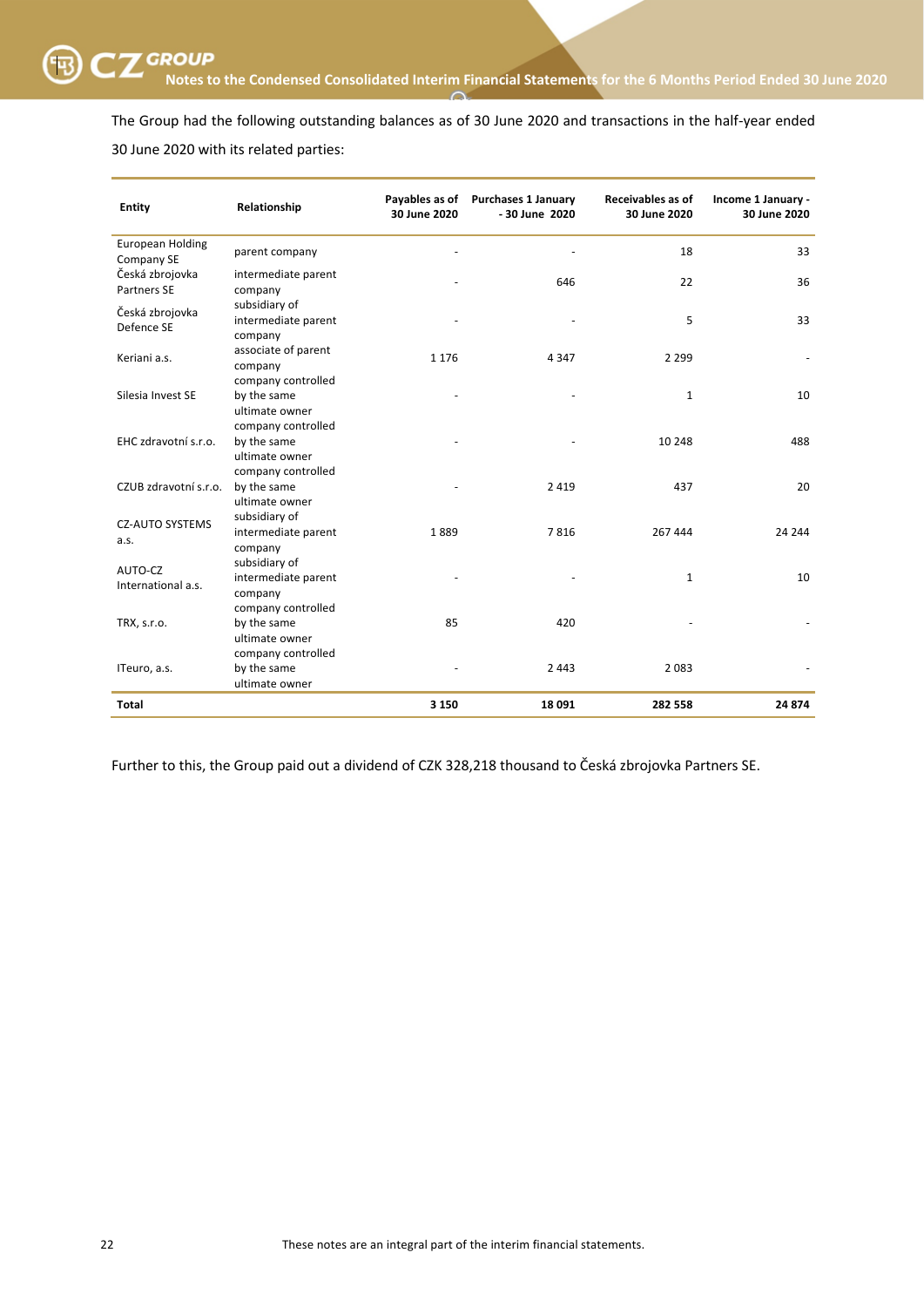

The Group had the following outstanding balances as of 31 December 2019 and transactions in the half-year ended 30 June 2019 with its related parties:

| <b>Entity</b>                   | Relationship                                           | 31 December 2019 | Payables as of Purchases 1 January<br>- 30 June 2019 | Receivables as of<br><b>31 December 2019</b> | Income 1 January -<br>30 June 2019 |
|---------------------------------|--------------------------------------------------------|------------------|------------------------------------------------------|----------------------------------------------|------------------------------------|
| Česká zbrojovka Partners SE     | intermediate<br>parent company                         | 5 6 1 8          | 10 133                                               |                                              |                                    |
| Keriani a.s.                    | associate of<br>parent company                         | 1040             | 3 5 5 4                                              | 2 2 9 9                                      |                                    |
| Silesia Invest SE               | company<br>controlled by the<br>same ultimate<br>owner |                  |                                                      |                                              | 20                                 |
| EHC zdravotní s.r.o.            | company<br>controlled by the<br>same ultimate<br>owner |                  |                                                      | 9748                                         | 509                                |
| CZUB zdravotní s.r.o.           | company<br>controlled by the<br>same ultimate<br>owner |                  | 2 5 8 3                                              | 51                                           | 15                                 |
| Česká zbrojovka CZ-AUTO<br>a.s. | subsidiary of<br>intermediate<br>parent company        | 1913             |                                                      |                                              |                                    |
| TRX, s.r.o.                     | company<br>controlled by the<br>same ultimate<br>owner | 169              | 420                                                  |                                              |                                    |
| ITeuro, a.s.                    | company<br>controlled by the<br>same ultimate<br>owner | 639              | 3 4 2 5                                              |                                              |                                    |
| <b>Total</b>                    |                                                        | 9379             | 20 115                                               | 12 098                                       | 544                                |

# **19. NET EARNINGS PER SHARE**

Basic and diluted earnings per share were determined as follows:

|                                                                                               | 30 June 2020 | 30 June 2019 |
|-----------------------------------------------------------------------------------------------|--------------|--------------|
| Numerator (CZK '000)                                                                          |              |              |
| Profit after tax from continued operations attributable to the owner of the parent company    | 381 744      | 485 054      |
| Profit after tax from discontinued operations attributable to the owner of the parent company | 0            | 14 9 15      |
| Denominator (average number of shares in '000)                                                |              |              |
| <b>Basic</b>                                                                                  | 29 838       | 29 838       |
| <b>Diluted</b>                                                                                | 29 838       | 29838        |
| Net earnings per share (CZK/ share) from continued operations attributable to the owner       |              |              |
| of the parent company                                                                         |              |              |
| <b>Basic</b>                                                                                  | 13           | 16           |
| <b>Diluted</b>                                                                                | 13           | 16           |
| Net earnings per share (CZK/ share) from discontinued operations attributable to the owner    |              |              |
| of the parent company                                                                         |              |              |
| Basic                                                                                         | 0            | 1            |
| Diluted                                                                                       | 0            | 1            |
| Net earnings per share (CZK/ share) attributable to the owner of the parent company           |              |              |
| <b>Basic</b>                                                                                  | 13           | 17           |
| Diluted                                                                                       | 13           | 17           |